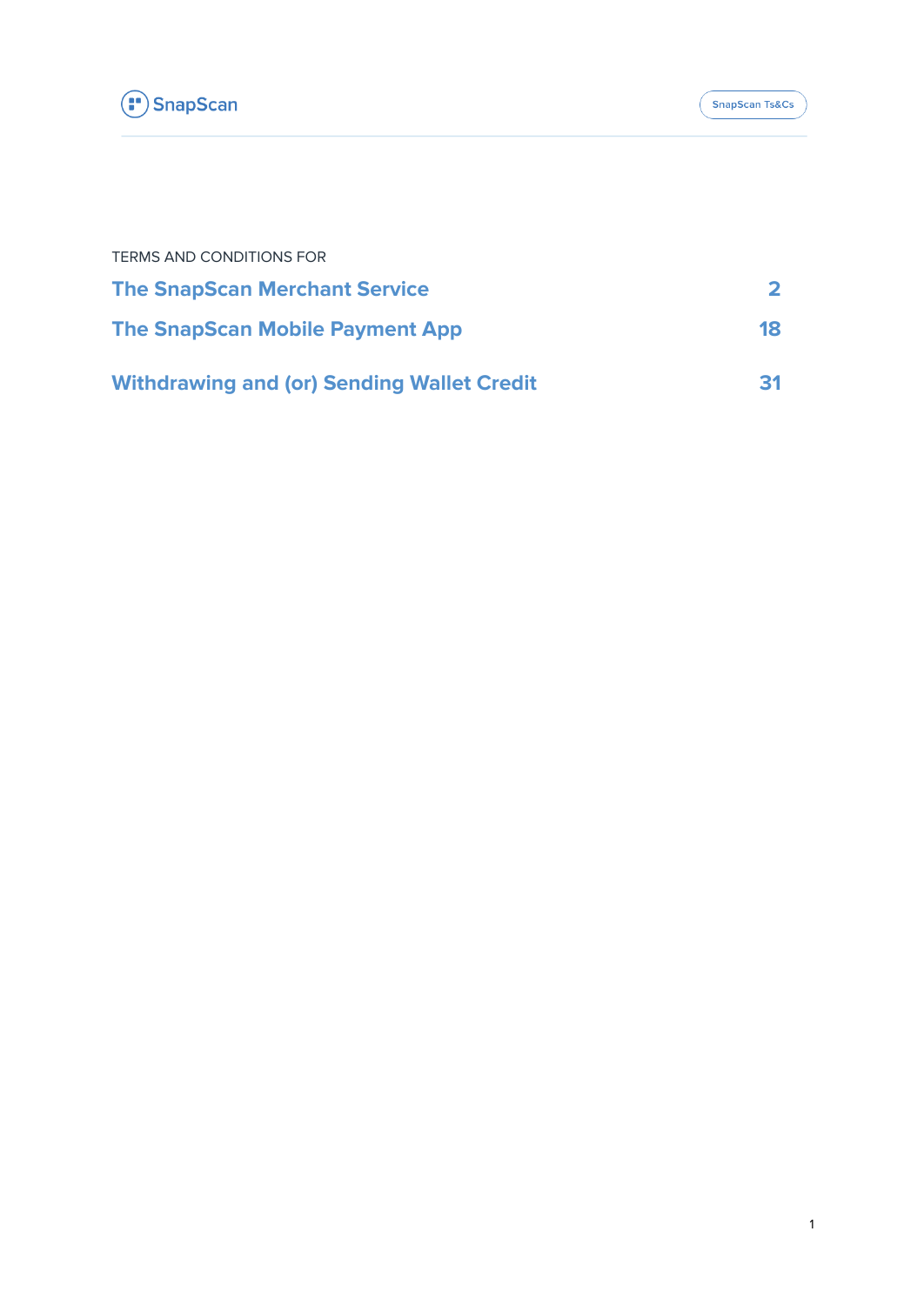

# <span id="page-1-0"></span>**Terms and Conditions for the SnapScan Merchant Service**

### **1 Introduction**

- 1.1 These Terms form a binding agreement between you and us, so please make sure that you understand all of them. These Terms together with the information you give to us when you apply for the SnapScan Merchant Service make up the entire agreement between you and us (Agreement).
- 1.2 You agree that you will use the SnapScan Merchant Service only in line with the Agreement, any applicable laws and/or the Rules.
- 1.3 These Terms become effective when you register for the SnapScan Merchant Service and accept these Terms.
- 1.4 You must read and understand everything in these Terms.
- 1.5 Important clauses, which may limit our responsibility or involve some risk for you, will be in bold and **italics. You must pay special attention to these clauses.**
- 1.6 **It is your responsibility to decide whether the SnapScan Merchant Service is suitable and adequate for your needs.**
- 1.7 We may suspend or limit your access to the SnapScan Merchant Service and/or limit access to your funds if you breach the Agreement or any part of it. This includes if you change the type of business that you do **without letting us know in writing.**
- 1.8 Other than provided for in terms of applicable law or the Rules, you assume all risks associated with your **use of the SnapScan Merchant Service.**

### **2 Definitions**

- 2.2 We have defined some words for consistency. These words will begin with a capital letter, where indicated. Singular words include the plural and the other way around.
- 2.2.1 3D Secure three domain secure and includes Verified by Visa, MasterCard SecureCode;
- 2.2.2 applicable laws all national, provincial, local and municipal legislation, regulations, laws, by-laws, consents and/or other laws of any relevant Regulatory Authority and any other instrument having the force of law as may be issued and in force from time to time relating or connected to the activities contemplated under the Agreement;
- 2.2.3 App User a person who has registered for a Payment App and includes a Cardholder;
- 2.2.4 Authorisation the confirmation by the Issuer as to whether a particular Card has enough funds available to cover the amount of a Transaction and Authorised will have a corresponding meaning;
- 2.2.5 Bank Account the bank account held by you for purposes of the Agreement;
- 2.2.6 Card unless otherwise advised by us, a credit card or "dual message" debit card issued to a Cardholder by an Issuer;
- 2.2.7 Card Transaction a Transaction in terms whereof an App User uses a Card through the Payment App to pay you for your goods or services;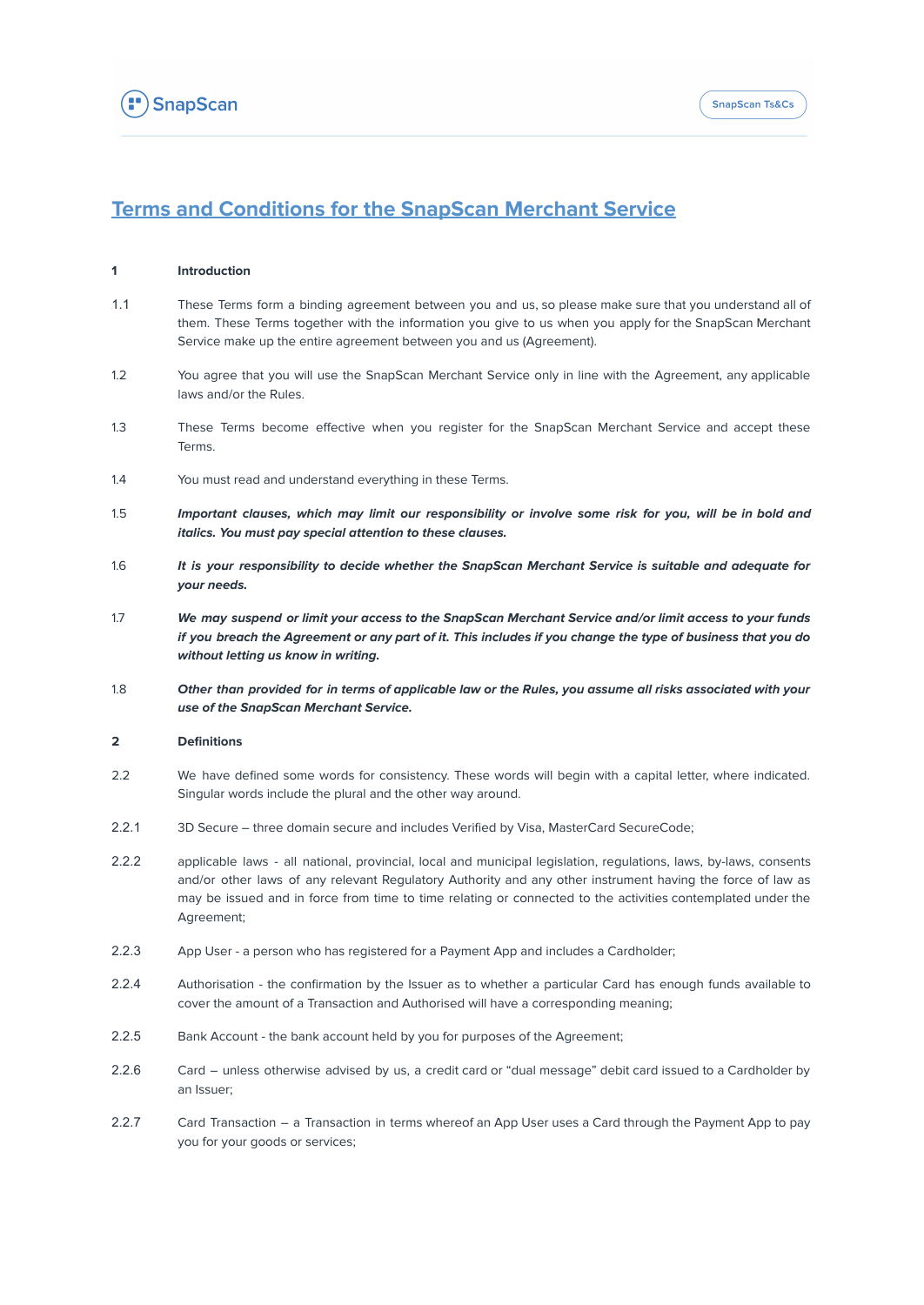

- 2.2.8 Cardholder the person to whom a Card is issued by an Issuer and whose name, where applicable, is printed or embossed on a valid Card;
- 2.2.9 Chargeback a Card Transaction or part of a Card Transaction which we may debit to your Bank Account and when used as a verb, together with its derivatives, will have a corresponding meaning;
- 2.2.10 Data any data, physical, electronic or otherwise, including without limitation Personal Information, supplied by App Users to you or Processed on our behalf by you. For these purposes Data includes any Transaction data;
- 2.2.11 Data Compromise the unauthorised access, transmission or use of the Data by a third party and/or the loss, theft, degradation, dissemination, distribution, erasure, copy and/or corruption of the Data in any manner;
- 2.2.12 Device the device used by the App User to access the SnapScan Merchant Service, for example, a smartphone, tablet or similar technology;
- 2.2.13 Fees the fees we charge you when you process a Transaction, including the Merchant Commission;
- 2.2.14 force majeure event any event beyond a Party's reasonable control, including an act of God, civil commotion, riot, insurrection, act of government, fire, explosion, epidemic, government embargo or similar event;
- 2.2.15 Fraudulent Transaction or Fraudulent any Transaction which, in terms of the common law or laws of the Republic of South Africa, is regarded as fraudulent (whether Authorisation was obtained or not) without it being necessary for us to prove such fraud and will include:
- 2.2.15.1 any Card Transaction arising from the use of a Card by a person other than the authorised Cardholder;
- 2.2.15.2 any Card Transaction not authorised by the authorised Cardholder;
- 2.2.15.3 the use of an invalid Card; and/or
- 2.2.15.4 the use of a Card which has not been issued by a bona fide (legitimate) Issuer;
- 2.2.16 Group our affiliates, associates, subsidiaries and divisions together with our holding company and its affiliates, associates, subsidiaries and divisions;
- 2.2.17 Initial Period a period of twelve months, starting from the date when we have approved you for the SnapScan Merchant Service;
- 2.2.18 Instant Money an electronic voucher sent to an App User by us, which the App User can use to pay you for your goods or services through the Payment App;
- 2.2.19 Instant Money Transaction a Transaction in terms whereof an App User uses Instant Money through the Payment App to pay you for your goods or services;
- 2.2.20 Intellectual Property all intellectual property, including without limitation patents, trademarks, know-how, designs, design rights, copyright (including all copyright in any designs and computer software), source codes, trade secrets, confidential information, new proprietary and secret concepts, methods, techniques, processes, adaptations, ideas, technical specifications, testing methods and all other intellectual property and rights of a similar character whether registered or capable of registration and all applications and rights to apply for protection of any of the same;e
- 2.2.21 IP for purposes of the Agreement:
- 2.2.21.1 our Standard Bank Mark, the SnapScan IP, the SnapCode and any other intellectual property, including without limitation those intellectual property rights in any Card or Instant Money system;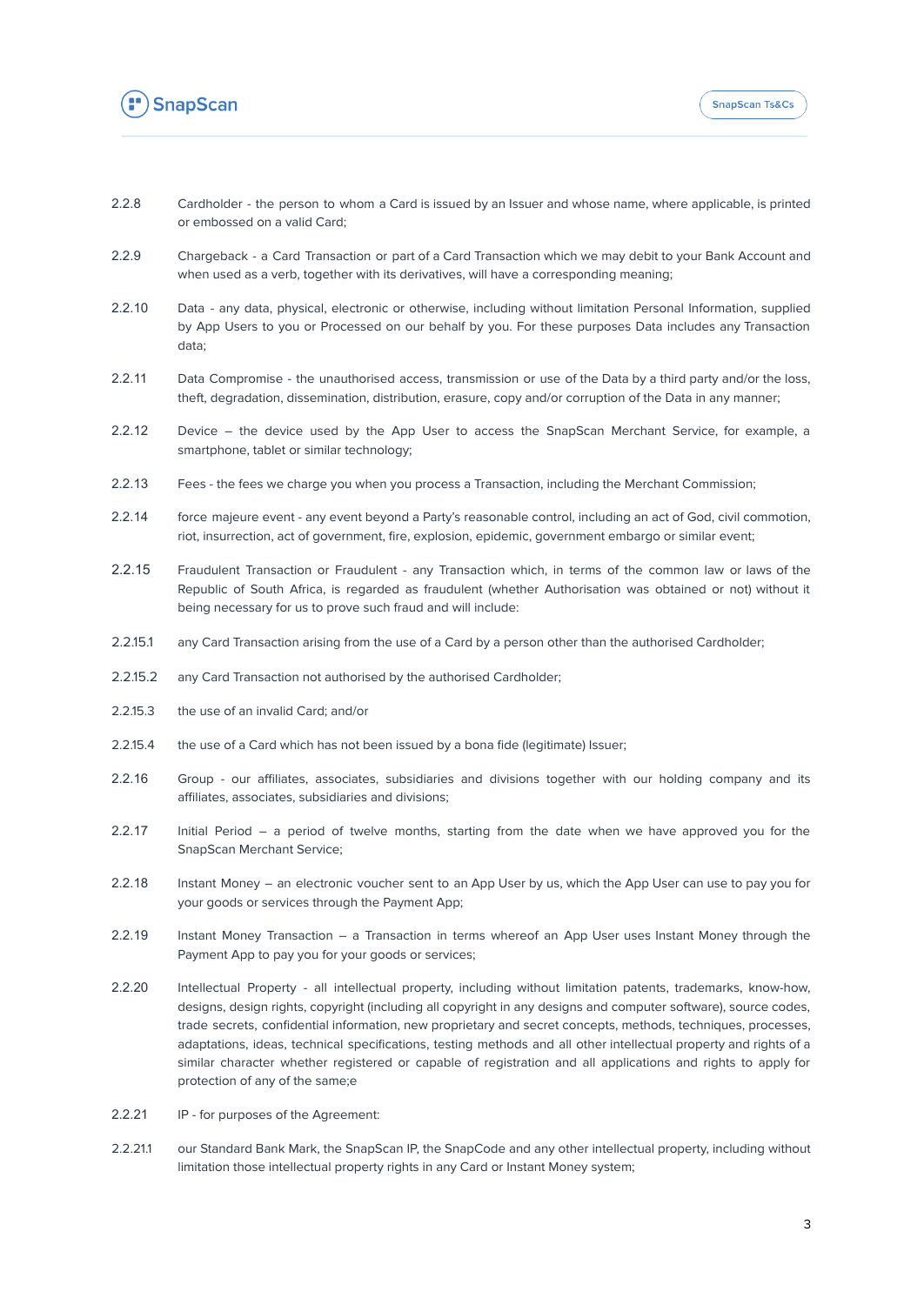

- 2.2.21.2 any intellectual property belonging to the Group;
- 2.2.21.3 any intellectual property belonging to the Payment Schemes;
- 2.2.21.4 any intellectual property belonging to our third party service providers (including the Supplier);
- 2.2.22 Issuer a financial institution or company that has been authorised to issue Cards in accordance with a licence granted by the respective Payment Schemes;
- 2.2.23 MasterCard Secure Code a payment authentication system used to authenticate, accept and process an applicable Card Transaction and which complies with MasterCard's protocols;
- 2.2.24 Merchant Commission as advised by us in writing from time to time;
- 2.2.25 Parties you and us and each of us will be referred to as the Party;
- 2.2.26 Payment App a Standard Bank approved application on a Device which allows an App User to purchase goods or services from you through inter alia the scanning of the SnapCode. Such Payment App may allow for various methods of payment, including Cards and/or Instant Money;
- 2.2.27 Payment Scheme Visa, MasterCard or any other applicable card scheme;
- 2.2.28 PCI DSS Payment Card Industry Data Security Standard;
- 2.2.29 Personal Information information about an identifiable, natural or juristic person, including but not limited to, information about race, gender, marital status, nationality, ethnic or social origin, sexual orientation, age, physical or mental health, religion, belief, disability, language, birth, education, identity number, telephone number, email, postal or street address, location through your Device's GPS, biometric information and financial, criminal or employment history as well as correspondence sent by the person that is implicitly or explicitly of a private or confidential nature or further correspondence that would reveal the contents of the original correspondence;
- 2.2.30 Personnel all directors, members, employees, agents, representatives and subcontractors of a Party who are responsible for performing that Party's obligations under this Agreement;
- 2.2.31 Portal the portal situated at [https://merchant.getsnapscan.com,](https://merchant.getsnapscan.com/) through which you obtain access to the SnapScan Merchant Service;
- 2.2.32 Prime Rate means the publicly quoted variable base rate of interest per annum ruling from time to time (as certified by any manager of ours, whose appointment it will not be necessary to prove) at which we lend on overdraft;
- 2.2.33 Process any operation or activity, whether automated or not, concerning Personal Information, including: collection; receipt; recording; organisation; collation; storage; updating or modification; retrieval; alteration; consultation; use; dissemination by means of transmission, distribution or making available in any other form; merging, linking as well as blocking, degradation, erasure or destruction of information;
- 2.2.34 Receipt a receipt that is used to prove a completed Transaction and is sent electronically as an SMS or email to the App User (and you, where applicable) or through a secure application programming interface;
- 2.2.35 Regulatory Authority any national, municipal, provincial, other local or administrative government, authority or department, or any agency, tribunal, commission, regulator or other similar body having jurisdiction over either of the Parties, the subject matter of the Agreement or any part thereof, including without limitation the South African Reserve Bank and the Payments Association of South Africa;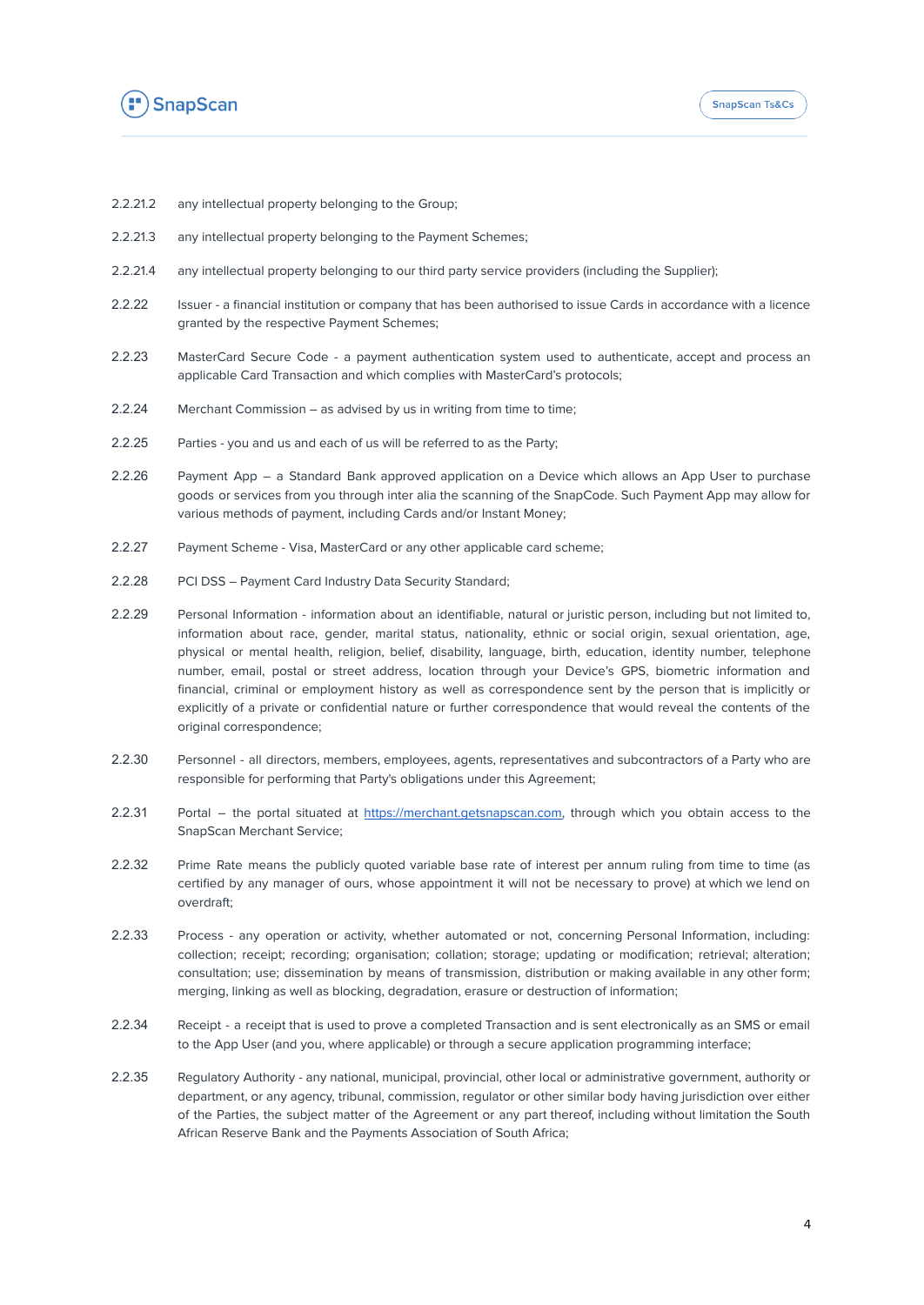

- 2.2.36 Rules the updated rules, regulations, policies, position papers, bulletins, alerts and directives published from time to time by the Payment Schemes and/or Regulatory Authorities, made available to you on request;
- 2.2.37 SnapCode the two dimensional barcode allocated to you after your successful registration with us for the SnapScan Merchant Service, or any other mechanism or device used to identify the SnapCode, including beacons, transponders or links;
- 2.2.38 SMS short message service, which is a communication protocol that allows the interchange of short text messages between mobile telephone devices;
- 2.2.39 SnapScan IP means all Intellectual Property that incorporates the name "SnapScan";
- 2.2.40 SnapScan Merchant Service the SnapScan IP branded service provided by us, which allows you, through the System, to receive payment from App Users for goods or services provided by you;
- 2.2.41 Standard Bank, we us, our The Standard Bank of South Africa Limited (Registration Number 1962/000738/06) a company incorporated in accordance with the laws of the Republic of South Africa and its successors or assigns;
- 2.2.42 Standard Bank Mark the mark Standard Bank and Flag device as owned and registered by us;
- 2.2.43 Supplier FireID Payments Proprietary Limited (Registration Number 2011/133174/07), a company incorporated in accordance with the laws of the Republic of South Africa;
- 2.2.44 System the system that provides the functionality for the SnapScan Merchant Service;
- 2.2.45 Terms the terms and conditions for the SnapScan Merchant Service as set out in this document;
- 2.2.46 Transaction a transaction in terms of which you accept Cards or Instant Money from App Users for your goods or services. Unless we let you know otherwise, any reference to Transaction includes a Card Transaction and an Instant Money Transaction. Where we enable you for this and provided that you have implemented 3D Secure, a Transaction can include the following:
- 2.2.46.1 a Transaction entered into by an App User with you through your website;
- 2.2.46.2 a Transaction entered into by an App User with you face to face, including through the use of your point of sale technology;
- 2.2.46.3 a Transaction entered into by an App User with you through any application on a Device;
- 2.2.46.4 a Transaction entered into by an App User with you pursuant to you issuing an electronic invoice;
- 2.2.47 valid means for:
- 2.2.47.1 a Receipt: a Receipt that has been completed in line with the Agreement, does not breach any provision of the Agreement and contains any other information that we, at any time, notify you should be recorded on it; and
- 2.2.47.2 a Transaction: a Transaction which has been completed in line with the Agreement, does not breach any provision of the Agreement and is not deemed to be an invalid Transaction in terms of the Agreement;
- 2.2.48 Verified by Visa a payment authentication system used to authenticate, accept and process an applicable Card Transaction and which complies with Visa's protocols;
- 2.2.49 you / your an individual or business entity who is registered to use the SnapScan Merchant Service.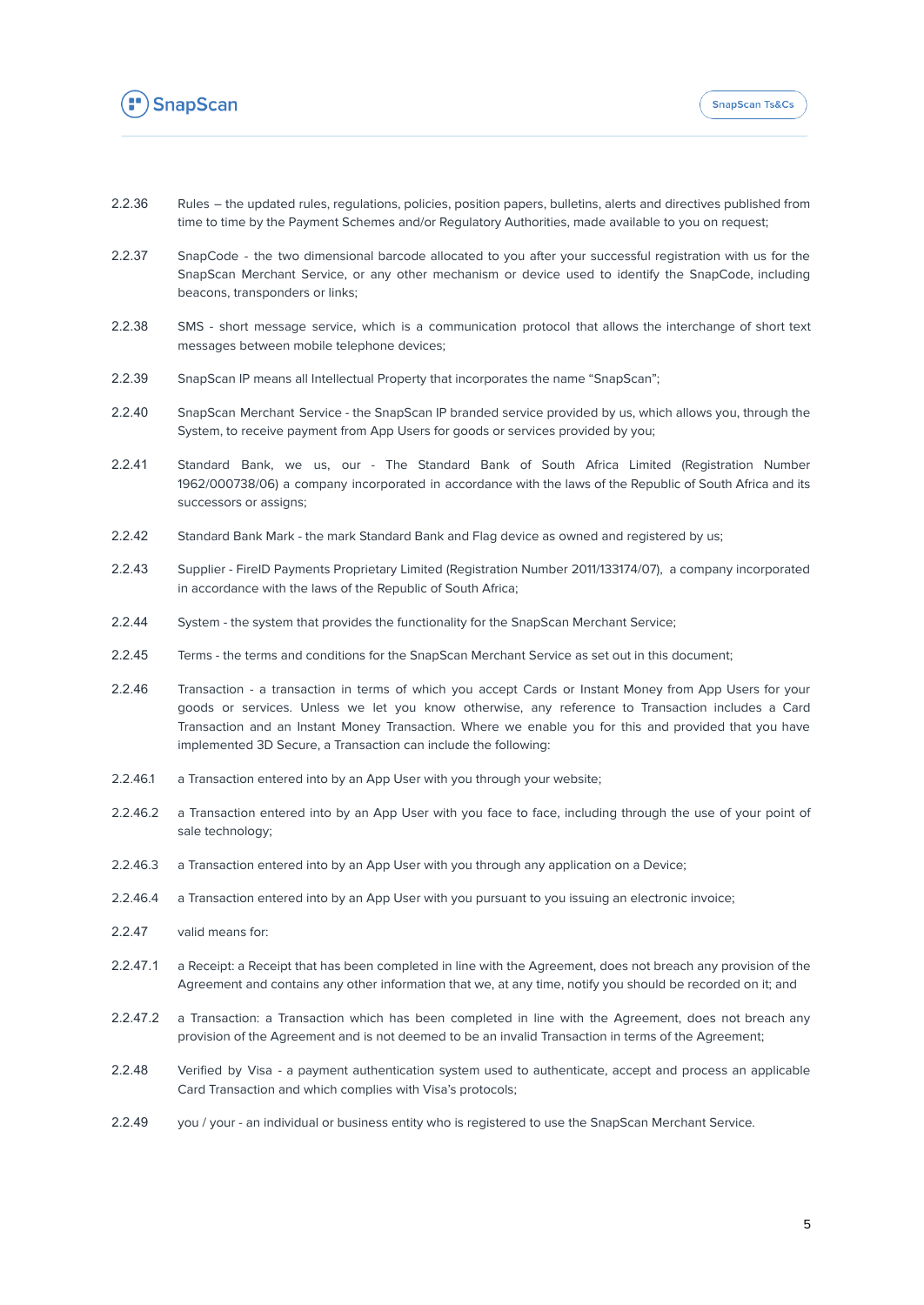

### **3 Registration**

### 3.1 The SnapScan Merchant Service may only be used to accept payment for goods or services within the **Republic of South Africa.**

- 3.2 You may only use the SnapScan Merchant Service for the business operations you outlined when registering your account. You also confirm that you will inform us in writing of any changes in and to the nature of your business (including trading name) and not do anything which may adversely affect the business operations that you have outlined during your registration process.
- 3.3 By registering for the SnapScan Merchant Service you authorise us to verify any of the information you provide to us. In the process of verifying the information you have provided, we may also ask you for additional information from time to time. This may include substantiating documentation such as identification documents, proof of residence, business registration documentation or tax documents. We may also ask you for permission to visit your business premises. If you refuse or are unable to provide us with the required information we may not register you for or suspend or terminate your use of the SnapScan Merchant Service.
- 3.4 As soon as your registration is successful, you can start using the SnapScan Merchant Service.

### **4 Our right to change these Terms**

- 4.1 We may change these Terms at any time by sending you a written notice of such changes or by posting a revised version on our website. The revised version will be effective at the time we post it.
- 4.2 Your continued use of the SnapScan Merchant Service will be seen as your acceptance of any change to these Terms.

### **5 Your obligations**

- 5.1 You must:
- 5.1.1 where applicable make sure that you are enabled for 3D Secure as approved by us in writing and that you implement 3D Secure for all applicable Card Transactions;
- 5.1.2 let us know immediately of any actual or potential Data Compromise;
- 5.1.3 be aware of and comply with the provisions of all applicable laws and the Rules in:
- 5.1.3.1 carrying on your business;
- 5.1.3.2 entering into Transactions; and
- 5.1.3.3 performing your obligations under the Agreement;
- 5.1.4 on an ongoing basis give documents or information to us as required in terms of any applicable laws and/or the Rules;
- 5.1.5 make sure that all your Personnel that process Transactions are trained to do so;
- 5.1.6 procure that a Receipt is given or sent to the App User in respect of every Transaction;
- 5.1.7 for each Transaction dispatch the goods or services as soon as reasonably practicable after you receive an approved Receipt;
- 5.1.8 promote the Payment App to your customers;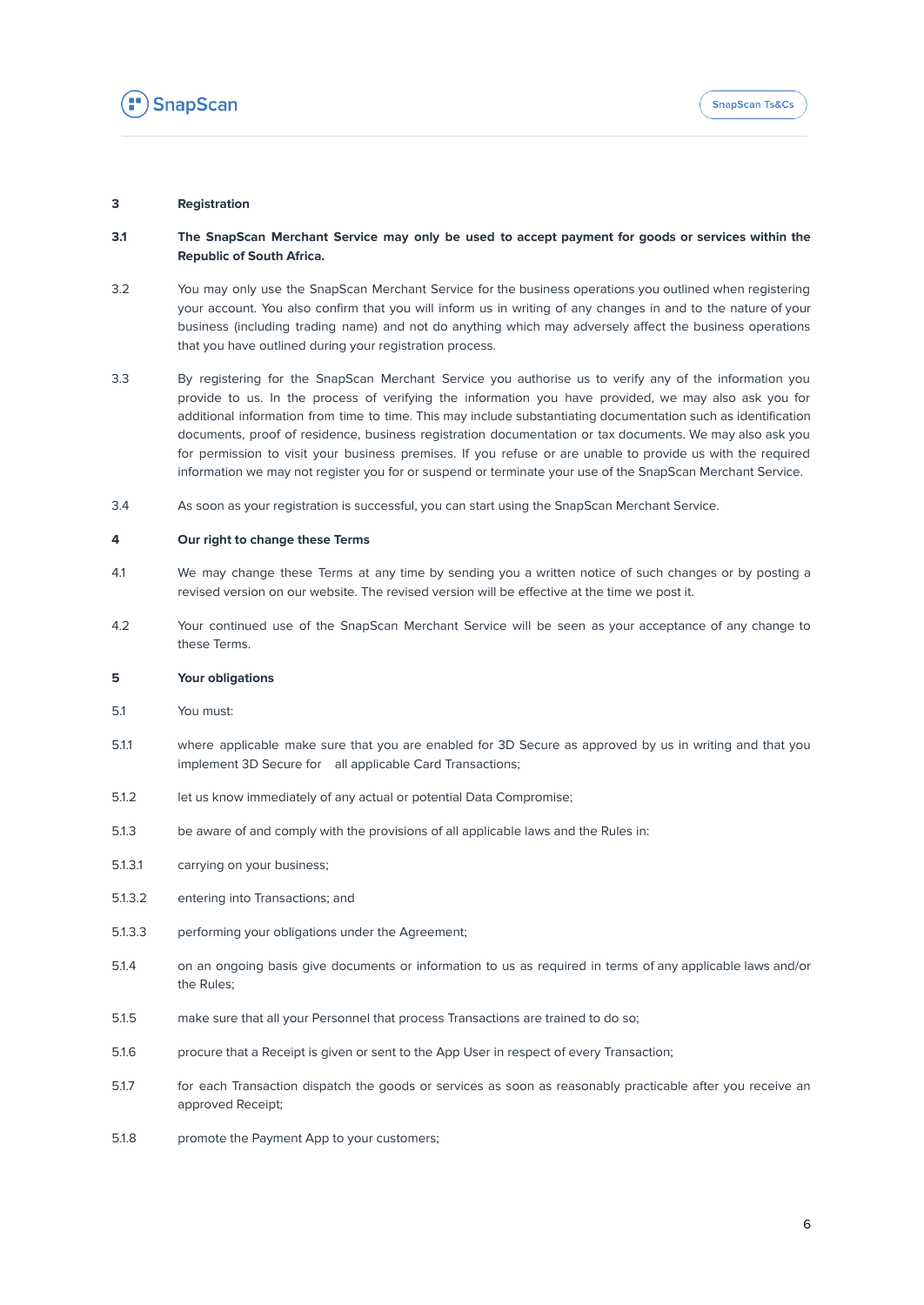

- 5.1.9 display promotional material we may supply to you in such a way that the public can clearly see that you are willing to accept payments from App Users for your goods or services. You consent to us advertising or publishing your acceptance of Payment App payments (including Card and Instant Money) to users or potential users of such Payment Apps;
- 5.1.10 give us or the App User a copy of any Transaction document when we or the App User ask you to do so or at least within seven days;
- 5.1.11 respond promptly to inquiries/complaints from App Users and resolve any disputes amicably;
- 5.1.12 keep all Transaction documents for at least 180 days after the date of such Transaction;
- 5.1.13 not in any way state, imply or create the impression that we or any of the Payment Schemes endorse or guarantee any of your goods or services;
- 5.1.14 make sure that the notification option chosen by you to receive Receipts is valid and correct at all times;
- 5.1.15 comply with all Rules as amended from time to time;
- 5.1.16 be vigilant in keeping your Portal access details secure at all times.

### **6 Transacting through the SnapScan Merchant Service**

- 6.1 You must check that the details of your sale to the App User are correct, not only about the contents and **price of the sale but also your details. Once a Transaction is submitted it cannot be reversed.**
- **6.2 We are not responsible for any loss you suffer if the Transaction details are incorrect.**
- 6.3 You must only dispatch your goods or services to the App User once you have received an authorised Receipt on your Device. We are not responsible for any loss you suffer if you only rely on the Receipt **received by the App User on their Device.**
- 6.4 You must ensure that your details are accurately updated at all times through the Portal or by notifying us of any changes by e-mail at [help@snapscan.co.za](mailto:help@SnapScan.co.za) or phoning our helpdesk at 021-250 0960.

### **7 Unauthorised or Illegal Use**

We reserve the right to refuse to Process or settle any Transaction submitted to us if we believe that the Transaction violates these Terms or exposes any person to harm. This includes Transactions suspected of being linked to fraud or criminal activity. If any criminal, irregular, fraudulent or unauthorised activity is detected or suspected, you hereby give express permission for us to share the relevant details with law enforcement agencies or any Regulatory Authority (including the Financial Intelligence Centre).

### **8 Fees**

- 8.1 We will charge you a Merchant Commission for each valid Transaction processed in terms of these Terms.
- 8.2 Any other Fees will be as advised in the Fee schedule that will be provided to you by us once you have registered for the SnapScan Merchant Service. We reserve the right to periodically review and change these Fees upon thirty days' notice.
- 8.3 Standard data costs will be charged when you register for the SnapScan Merchant Service and every time you use the SnapScan Merchant Service. These costs are charged by your internet service provider or mobile network operator. Any questions related to your data costs must be sent to your internet service provider or mobile network operator.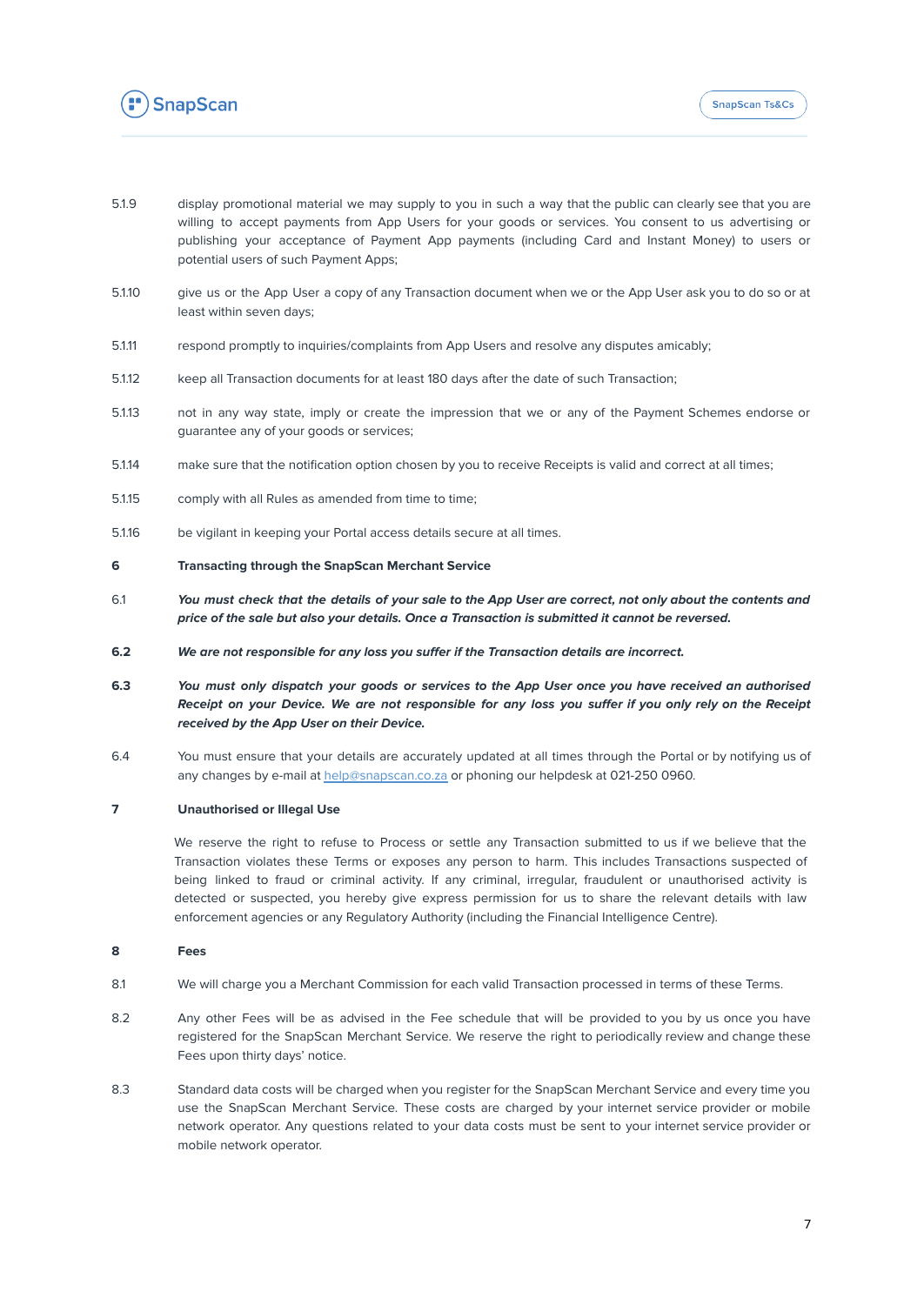

- 8.4 All Fees will exclude value added tax.
- 8.5 We may, in respect of any overdue amounts under this Agreement, charge you interest at the Prime Rate. Such interest will be due and payable immediately and calculated as from the date:
- 8.5.1 of the Transaction;
- 8.5.2 on which the Merchant received payment; or
- 8.5.3 the date of the Chargeback, whichever is the earlier. Interest is calculated on a daily basis on the outstanding balance and charged monthly in arrears.

#### **9 Presentation of valid Receipts for payment**

- 9.1 Subject to these Terms and depending on who you bank with, we will credit your Bank Account with the amount of valid and correctly completed and processed Transaction amounts less the Fees. The payment of this credit will not deprive us of our right to effect Chargebacks or to cancel payment of invalid Transactions.
- 9.2 We will have the right to delay payment or withhold payment of any credit due to you where the credit is greater than our internal and confidential risk detection parameters.
- 9.3 If applicable and where necessary, we reserve the right, at any time, to temporarily suspend or delay payments to you to secure the performance of your payment obligations in terms of the Agreement or if you display a high rate of refunds, Chargebacks or any other performance problems.
- 9.4 For each Transaction amount that we process for you, you warrant that:
- 9.4.1 the information on the corresponding Receipt is correct;
- 9.4.2 you have supplied the goods or services to the value stated on the corresponding Receipt to the App User;
- 9.4.3 the Transaction was authorised by the App User;
- 9.4.4 no fictitious Transaction was processed by you to increase your cash flow;
- 9.4.5 the Transaction is not invalid; and
- 9.4.6 you have complied with all the Terms.
- **10 Authority to debit your Bank Account**
- **10.1 You are liable for and irrevocably authorise us to debit your Bank Account with:**
- 10.1.1 any Fees;
- 10.1.2 any Chargebacks;
- 10.1.3 any refunds which you did not process;
- 10.1.4 any overpayments made to you due to errors or omissions, whether the errors were made by us or you;
- 10.1.5 the value of all Transactions processed by you which we believe, in our sole discretion are invalid;
- 10.1.6 any interest payable by you to us on any sum due to us; and
- 10.1.7 any fines imposed by any Payment Scheme or any Regulatory Authority on us where you do not comply with the Rules or applicable laws and/or because of any act or omission by you, as advised by us to you.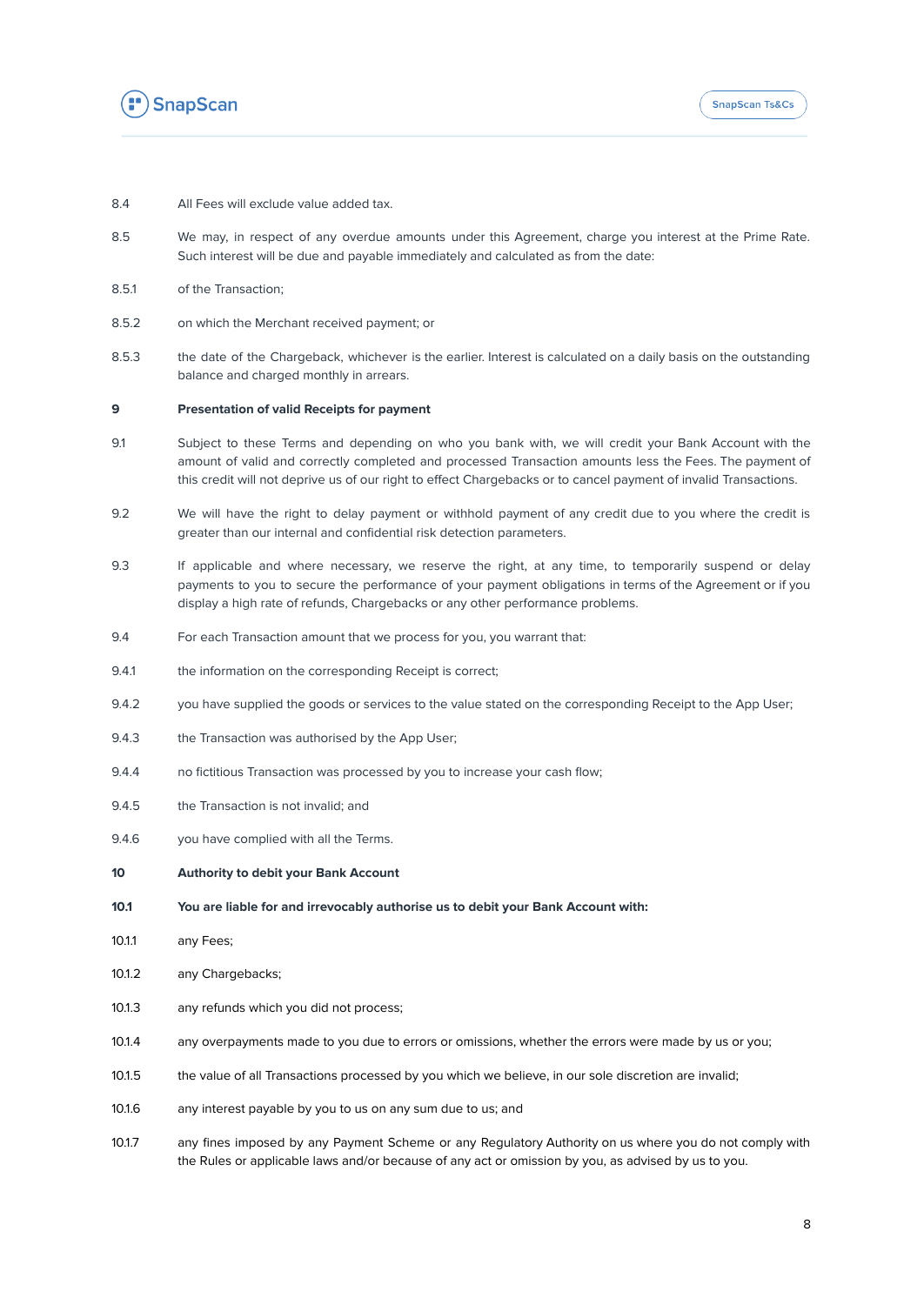

- 10.2 Where you do not have enough funds in your Bank Account to allow us to debit the Fees and other amounts set out in this clause, you authorise us to deduct such amounts from any other bank account that you have with us or from any investment held with any third party.
- 10.3 You authorise us to set off any debits due by you in terms of the Agreement against any credits due to you.
- 10.4 This clause will survive the termination of the Agreement.

### **11 Change to Bank Account**

You must notify us in writing of any change to your Bank Account. Unless we let you know otherwise, this change will become effective within ten working days of us receiving such change.

### **12 Refunds and Returns**

You undertake to provide a fair and reasonable refund policy for all goods or services offered for sale through the SnapScan Merchant Service. You also agree to process all refunds for Transactions through the provided self- service interface or by logging a refund request with us. You agree not to give a cash refund or any other item of value for a Transaction refund. A Fee will be charged on any refunds processed. We will not refund you the Merchant Commission in respect of any refund processed.

### **13 Chargebacks**

- 13.1 We may decide to Chargeback to you any amount for any Card Transaction or part of it if:
- 13.1.1 The Card Transaction is invalid, unauthorised or Fraudulent;
- 13.1.2 the Cardholder disputes their liability for any reason;
- 13.1.3 we dispute liability for any valid reason; and
- 13.1.4 a Chargeback is effected in terms of the Rules.
- 13.2 If we have accepted any Card Transaction in terms of the Agreement it is not binding on us and we may Chargeback the Card Transaction amount or part of it to you at any time (or delete such Transaction, if we become aware of it before settlement). Notice of the Chargeback will have an explanation and, if needed or available, supporting documents.
- 13.3 We will give you the opportunity to advise us why such a Chargeback should not be affected.
- 13.4 When a Chargeback is initiated and we have not already settled such Transaction, we may withhold the Transaction funds immediately. You also become liable to us for the full amount of the Chargeback amount as well as any penalties and charges. This amount will be deducted from your Bank Account immediately. In the event that you do not have a sufficient balance to fund the Chargeback we may debit this amount from your Bank Account or any other financial instrument linked to your account. If we reasonably believe that a Chargeback is likely, we may reserve the amount of the potential Chargeback in advance until the Chargeback process has been completed.
- 13.5 You agree to assist, at your expense and to investigate any Transactions linked to your Bank Account. You also permit us to share the relevant information with the customers, Issuers, Payment Schemes or Regulatory Authorities as required to investigate and mediate a Chargeback.
- 13.6 If you are incurring a high rate or excessive amount of Chargebacks we may elect, at our discretion, to introduce new Fees, delay deposits or suspend or terminate your use of the SnapScan Merchant Service.
- 13.7 We will not refund you the Merchant Commission in respect of any Chargeback.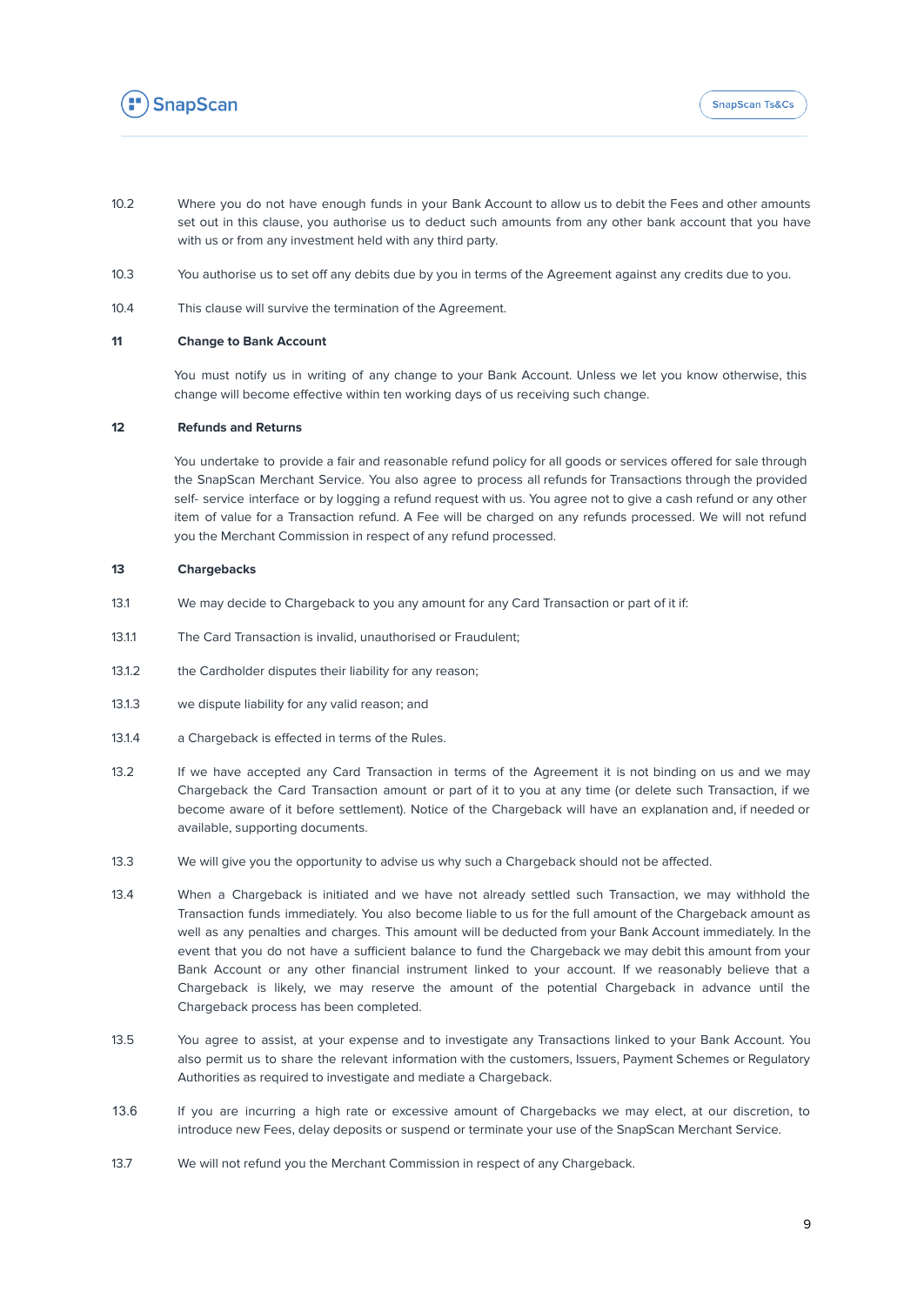

13.8 Where Instant Money is used as a payment type, the terms and conditions applicable to Chargebacks will not apply.

### **14 Processing Errors**

- 14.1 We undertake to rectify any processing errors within seven working days of being made aware of such errors. If the error resulted in you receiving less than the entitled amount your Bank Account will be credited with the difference, if you received more than the entitled amount your Bank Account will be debited with the difference.
- 14.2 You have an obligation to notify us of any processing errors discovered by you within sixty days of the Transaction date. We will not be responsible for any errors or omissions that are brought to our attention more than sixty days after the date of such error discovered by you.
- 14.3 This clause will not affect our right to claim any overpayments made to you in error or any other amounts that may be due to us in terms of the Agreement.

### **15 Transaction disputes**

You acknowledge and agree that any disputes that you may have with an App User about any Transaction will be settled entirely between you and such App User.

### **16 Invalid Transactions**

- 16.1 A Transaction will be seen as invalid if:
- 16.1.1 the transaction it records is illegal or Fraudulent;
- 16.1.2 we have asked you not to accept the payment in question;
- 16.1.3 you add a surcharge to a Transaction or you charge a price for a Transaction that is higher than your normal prices;
- 16.1.4 a Card Transaction was not Authorised;
- 16.1.5 you did not keep to the terms of the Agreement (including the warranty made by you in respect of the Receipts);
- 16.1.6 you do not give us the applicable Transaction documents when we request it;
- 16.1.7 you did not provide the App User with the goods or services covered by the Transaction or the goods or services are faulty or incomplete; and/or
- 16.1.8 it is or may be subject to a Chargeback for 180 days after the date of such Transaction.
- 16.2 We may withhold payment for invalid Transactions for 180 days after the date of such Transaction and/or **set the payment off against any Chargeback requests at any time.**
- 16.3 Despite any provision to the contrary, we may, in our sole discretion, treat any of the above Transactions as valid.
- 16.4 If a Transaction is invalid as set out in these Terms, we will have the right to debit your Bank Account with the invalid Transaction (or delete such invalid Transaction, if we detect it before settlement).

### **17 Disclaimer**

17.1 The SnapScan Merchant Service is provided "as is" and with all faults. We disclaim all warranties, express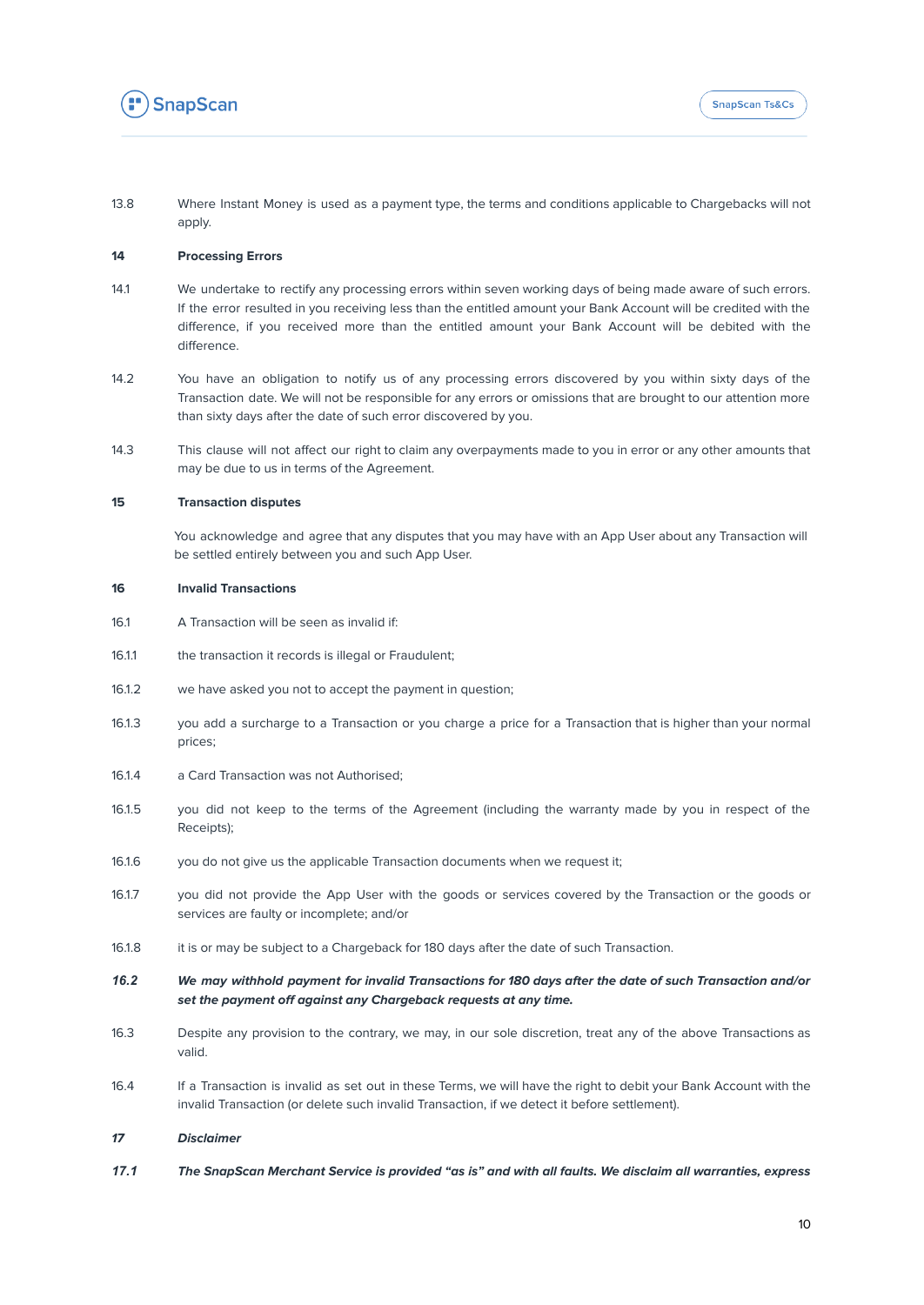

**and implied, including, but not limited to:**

- **17.1.1 any warranties of merchantability, quality of information, quiet enjoyment, non-infringement, title, or fitness for a particular purpose;**
- **17.1.2 that the SnapScan Merchant Service (including the Portal) will be error free, uninterrupted, free from spyware, malware, adware, viruses, worms, or other malicious code, or will function to meet your requirements.**
- 17.2 We will make every effort to ensure that the SnapScan Merchant Service is continually available to you. **The availability of the SnapScan Merchant Service is however dependant on factors beyond our control, including but not limited to, any downtime of any applicable payment system operator or Issuer, the SnapCode being in good working condition, the availability and performance of the relevant mobile telephone network, the performance and compatibility of your Device with the SnapScan Merchant** Service. If the SnapScan Merchant Service is not available due to a factor beyond our control, we will not **be held liable for the unavailability of the SnapScan Merchant Service.**
- **18 Indemnity**
- 18.1 In addition to what is said elsewhere in these Terms, you agree to indemnify and hold harmless us, the **Group and the Supplier, ours and their officers, employees, representatives from and against any and losses, claims, liabilities, damages, losses, fines, penalties and expenses (including, but not limited to, legal and other professional fees) arising from or in any way related to:**
- **18.1.1 your use of the SnapScan Merchant Service;**
- 18.1.2 your (or anyone using the SnapScan Merchant Service) breach of these Terms, any applicable law or the **Rules;**
- **18.1.3 your negligence or wilful misconduct; or**
- **18.1.4 your violation of any third party's rights, including without limitation, any Intellectual Property rights.**
- **19 Limitation of Liability**
- 19.1 We will not be liable to you for any indirect or consequential losses, claims, liabilities, damages, losses, **fines, penalties and expenses (including, but not limited to, legal and other professional fees, loss of profit, revenue, anticipated savings, business transactions, goodwill or other contracts, whether arising from negligence or breach of contract) arising from any obligation in terms of the Agreement.**
- 19.2 Without limiting the generality of the above, we will not be responsible to you for any indirect or **consequential losses, claims, liabilities, damages, losses, fines, penalties and expenses arising from our delay or failure to perform our obligations because of:**
- **19.2.1 a force majeure event;**
- **19.2.2 any failure or malfunction in the System, SnapCode, the SnapScan Merchant Service or any Device; and/or**
- **19.2.3 any delay in an electronic communication, including a communication via cellular telephones, or failure or malfunction in any supporting or shared networks, where applicable.**
- 19.3 You specifically acknowledge that we do not have any control over whether all your Transactions will be **completed or whether the Issuer will Authorise the Card Transactions that are initiated.**
- **19.4 The use of any electronic means of communication is entirely at your risk.**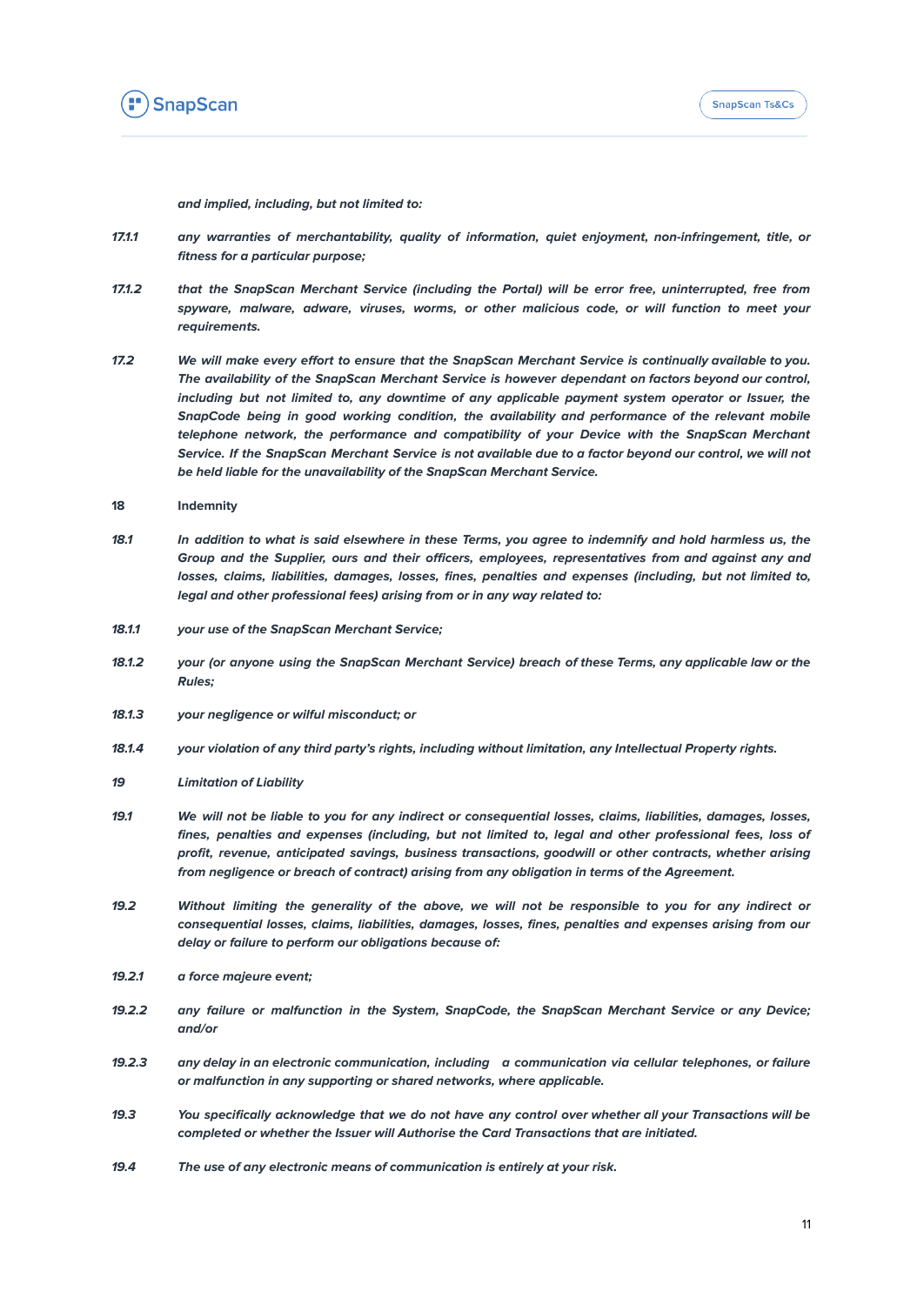

19.5 This clause does not exclude or limit any liability which, by law, is not capable of exclusion or limitation. **Our maximum liability in respect of the Terms is nevertheless limited, at our sole discretion, to the resupply of the SnapScan Merchant Service, the payment of the cost of having such Service supplied again or the Merchant Commission collected from you in any twelve-month period.**

### **20 Confidentiality**

- 20.1 You may receive information about or from the App Users (including the Data):
- 20.1.1 which you will treat as confidential;
- 20.1.2 in terms of which you will comply with all PCI DSS requirements and/or any other Rules or applicable laws, as amended from time to time; and
- 20.1.3 in terms of which you will disclose only to parties involved in the Transaction and then only as is necessary to give effect to the Transaction.
- 20.2 You must not disclose to any person or use any information that we tell you about us or our business unless we give you permission in writing. This does not prevent you from giving out any information which is public knowledge or if you are legally compelled to do so.
- 20.3 You will keep all systems and media containing Data in a secure manner to prevent access by or disclosure to anyone other than us or your authorised Personnel. For clarity we record that you will not store any Card sensitive data in the processing of the Transactions.
- 20.4 You must destroy in a manner that will make the Data unreadable, all media that is no longer necessary or appropriate to store.
- 20.5 You will at all times be liable for any Losses resulting from any misuse of Data by you, any failure to keep Data secure and/or a Data Compromise.
- 20.6 If you intend to publish any material about the Agreement (including any intellectual property), in any form, or make any other public statement of any nature which could reasonably be expected to be published in any media about the relationship or the subject matter of the Agreement, you must first send it to us in draft form for approval.
- 20.7 If the Agreement terminates for any reason you must promptly return to us and permanently delete from all computer and/or electronic media, all information and materials that we have given to you pursuant to the Agreement (including all copies).
- 20.8 This clause will survive the termination of the Agreement.

### **21 Processing of Personal Information**

- 21.1 We may, and you expressly consent to the collecting and Processing of your Personal Information by us and the Supplier to:
- 21.1.1 provide any combination of services or analysis linked to the SnapScan Merchant Service;
- 21.1.2 monitor and analyse your use of the SnapScan Merchant Service for fraud, compliance and other risk-related purposes;
- 21.1.3 carry out statistical and other analyses to identify potential markets and trends; and
- 21.1.4 develop new products and services.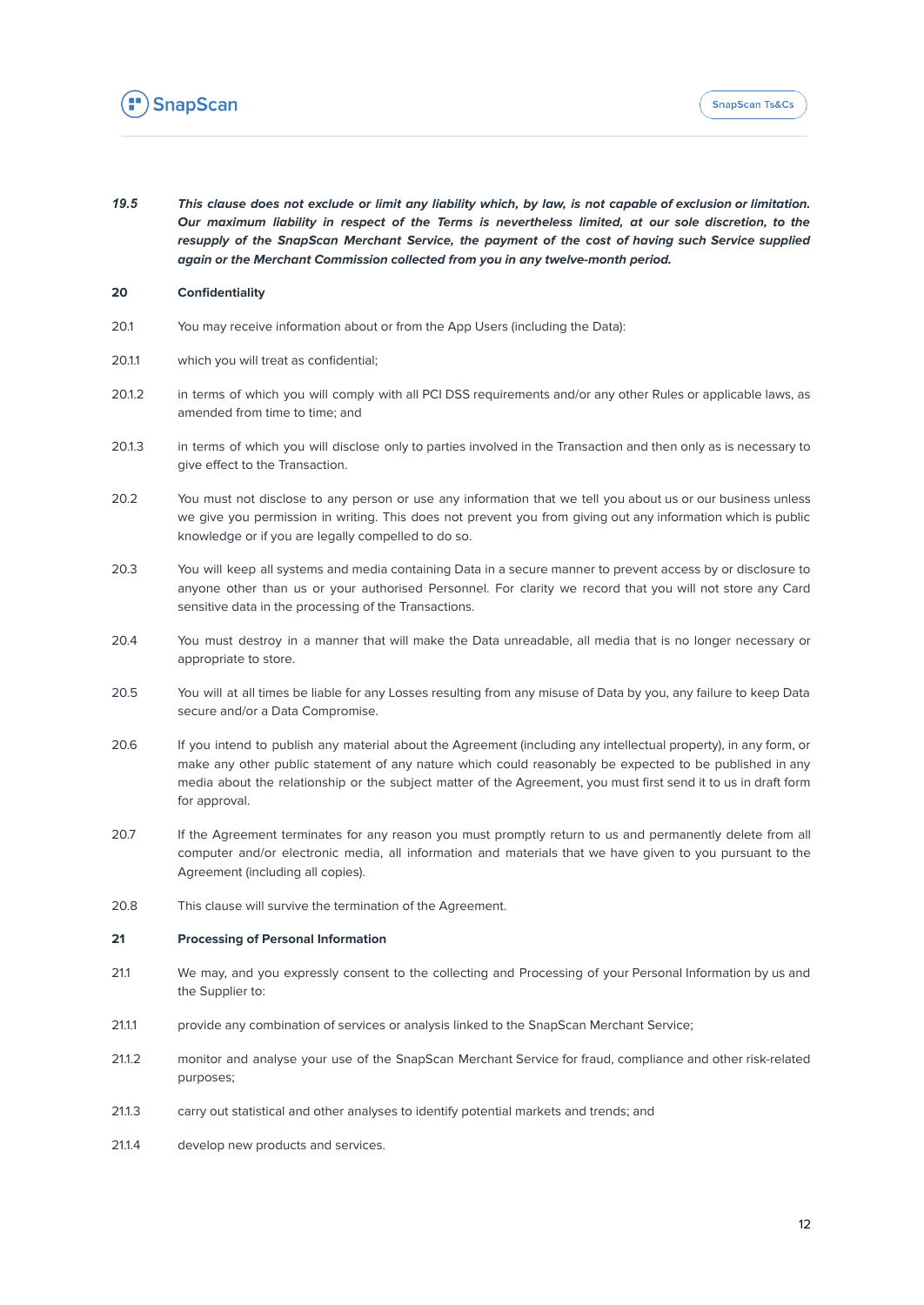

- 21.2 You hereby expressly consent that we may:
- 21.2.1 Process and further Process your Personal Information within the Group for the above purposes;
- 21.2.2 need to disclose your Personal Information to our legal advisors, financial advisors, auditors or a competent court in connection with any legal proceedings.
- 21.2.3 disclose your Personal Information to any person who provides services to us or acts as our agent or to whom we have transferred or propose to transfer any of our rights and duties in respect of the Agreement. Some of these persons may be located in countries outside of the Republic of South Africa. We ask persons who provide services to us to agree to our privacy policies if they need access to any Personal Information to carry out their services;
- 21.2.4 disclose your Personal Information to any Payment Scheme, Regulatory Authority or other financial institutions in the Kingdom of Lesotho, Kingdom of Swaziland, the Republic of South Africa and the Republic of Namibia;
- 21.2.5 disclose your Personal Information to MATCH (Member Alert to Control High- Risk Merchants System), MPRS (Merchant Performance Reporting Service), HMT (Her Majesty's Treasury), OFAC (Office of Foreign Asset Control), UNSC (United Nations Security Council), MINEFI (the Ministry of Economy, Finance and Industry (France)) and/or any other sanctions issuing body, all as amended from time to time; and
- 21.2.6 where applicable disclose your Personal Information to any entity that referred you to us, for the specific and express purpose of calculating the referral commission due to such entity.
- 21.3 You acknowledge that:
- 21.3.1 we will at all times remain responsible for determining the purpose of and means for Processing your Personal Information;
- 21.3.2 we are required by various applicable laws to collect or Process some of your Personal Information;
- 21.3.3 without your Personal Information we may be unable to open or continue to offer the SnapScan Merchant Service to you; and
- 21.3.4 you are providing us with your Personal Information voluntarily.

### **22 Nature of relationship**

The Agreement does not create a partnership, joint venture or agency between you and us and we will not be liable for your debts, irrespective of how they were incurred.

### **23 Termination and suspension**

- 23.1 You may terminate the Agreement at the end of the Initial Period on one month's written notice to us.
- 23.2 We may immediately terminate or suspend the Agreement or any part of the Agreement (including the acceptance of any particular Payment App or Transaction) at any time.
- 23.3 This may include, without limitation, if:
- 23.3.1 you take steps to place yourself, or you are placed in liquidation, whether voluntary or compulsory or under judicial management, in either case whether provisionally or finally;
- 23.3.2 you take steps to deregister yourself or you are deregistered;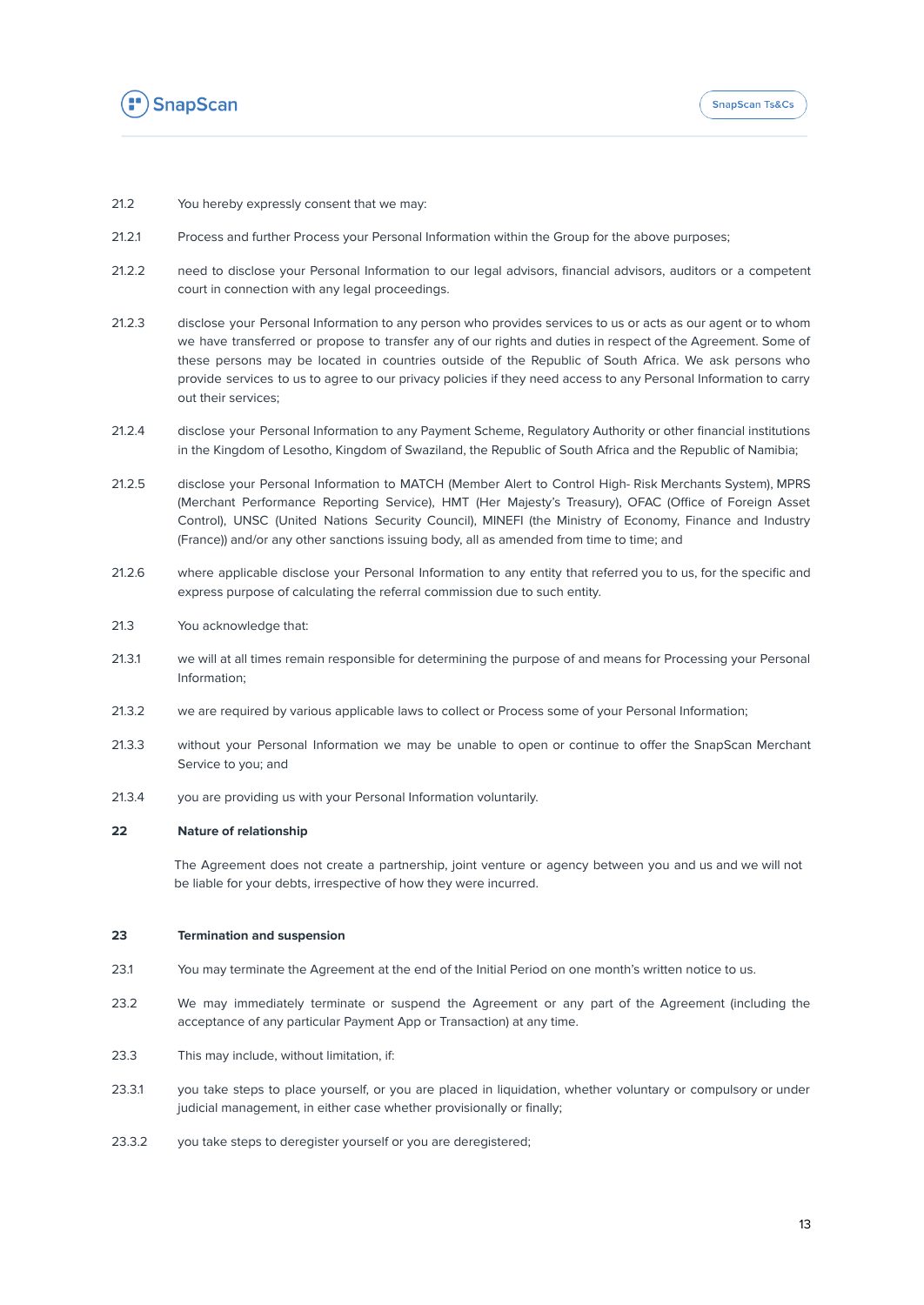

- 23.3.3 a force majeure event occurs;
- 23.3.4 you cease or threaten to cease business for any reason;
- 23.3.5 you commit an act which would be an act of insolvency as defined by the Insolvency Act 24 of 1936 from time to time if it was committed by a natural person;
- 23.3.6 you do not satisfy a judgement for more than fifty thousand Rand entered against you within twenty one days after you become aware of the judgement;
- 23.3.7 you breach any of the terms of the Agreement and (if such a breach is remediable), you do not remedy that breach within five Business days of us notifying you of the breach;
- 23.3.8 if we suspect, in our sole discretion, that you have committed fraud or you are a party to a Fraudulent Transaction;
- 23.3.9 we are asked to do so by any Payment Scheme or Regulatory Authority or pursuant to the Rules or any applicable laws;
- 23.3.10 we suspect fraud or illegal, unauthorised or improper conduct or that you are responsible for a Data Compromise;
- 23.3.11 we suspect that we, any Payment Scheme or Regulatory Authority are exposed to any risk through your use of the SnapScan Merchant Service;
- 23.3.12 we are required by any applicable laws or the Rules or are ordered by a competent court to do so;
- 23.3.13 we give you one month's notice at any time to that effect.
- 23.4 Subject to any applicable laws or the Rules, we may also, in our sole and absolute discretion and without prejudice to our rights under this Agreement or in law, hold your funds for a period of time reasonably needed to protect against the risk of liability to us or a third party, if we believe that you may be engaging in potentially fraudulent or suspicious activity or for future payments of Chargebacks.
- 23.5 Where we terminate the Agreement, all rights granted to you for the SnapScan Merchant Service will end immediately.
- 23.6 Termination of the Agreement will not relieve either you or us of any obligations imposed by any applicable law or the Rules or by the Agreement before its termination.

### **24 Links to third parties**

- 24.1 Certain content available on or through the SnapScan Merchant Service may have links to information or content from other parties. We are not responsible for any of this information. If we give you a link to any other information, person or business, it does not mean that we have checked or approved of them or any content featured on websites that are accessed through them.
- *24.2* **You acknowledge that we are not responsible or liable for the following (including its accuracy or correctness):**
- 24.2.1 all content belonging to third parties that are accessed on or through the SnapScan Merchant Service; **and/or**
- 24.2.2 all content featured on the websites that are accessed via links found on or through the SnapScan **Merchant Service.**
- 24.3 We do not give any guarantee about other websites, software or hardware, including their security or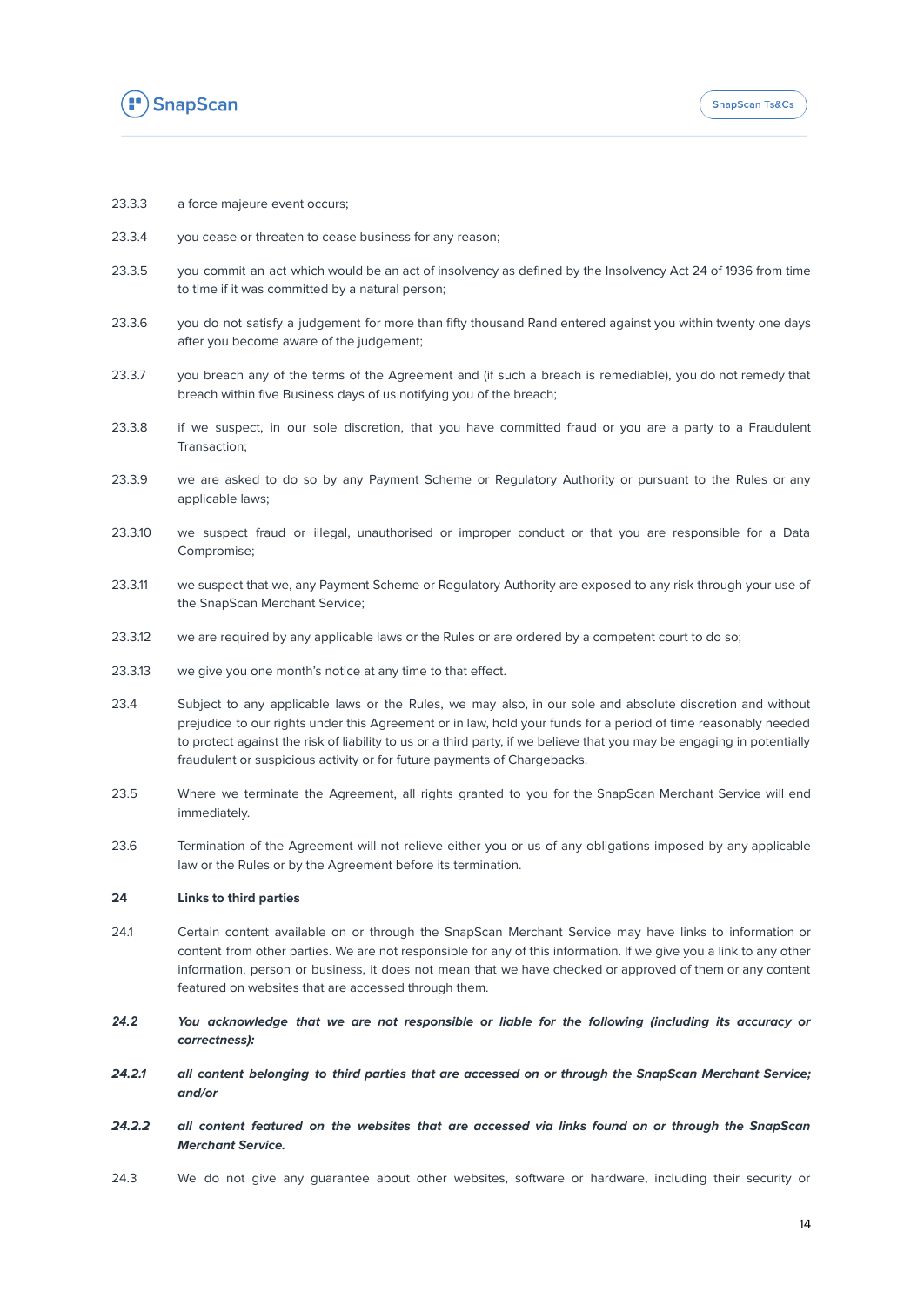

performance.

### **25 Intellectual Property**

- 25.1 We will grant you the right to use the IP, only in a manner approved, in writing, beforehand by us.
- 25.2 You must respect the trademark and other intellectual property rights contained in the IP and must not infringe such rights.
- 25.3 The SnapScan Merchant Service is licensed to you only. You may not grant any rights of use or any other rights in respect of the SnapScan Merchant Service, the Intellectual Property Rights in it, or any content on it (including content belonging to third parties) to any other person.
- 25.4 The licence to use the SnapScan Merchant Service and the Intellectual Property in it will start when you register for the SnapScan Merchant Service and will carry on until it is terminated in line with these Terms.
- 25.5 You must not copy, adapt, modify, alter, de-compile, reverse engineer, attempt to derive the source code of, create derivative works of, or otherwise attempt to reproduce the SnapScan Merchant Service, the Intellectual Property in it, its content, its design, any updates to it ,or any proprietary features in or to it, or any parts of it.
- 25.6 You must not establish a hyperlink, frame, metatag or similar reference, whether electronically or otherwise, or any other reference to the SnapScan Merchant Service.
- 25.7 If and to the extent that the performance of our obligations under this Agreement requires you (or your licensors) to grant us a licence and/or such other rights to any Intellectual Property then, you grant us such licences and/or other rights as may be required. To this end, where the Intellectual Property referred to in the context of this clause does not vest in you, you warrant that you have the right to sublicense or grant such other rights in and to the Intellectual Property referred to in the context of this clause to us for purposes of the Agreement.
- 25.8 If the Agreement terminates for any reason, the rights granted to you will end immediately and you must immediately stop all use of the IP.

### **26 Legal Costs**

You will have to pay for all costs that we incur, including all legal costs on an attorney and own scale, arising out of or in connection with a breach by you of the Agreement.

### **27 Cession**

You will not have the right to cede, assign, transfer or make over any of your rights or obligations in terms of the Agreement before getting our written consent.

### **28 Address for notices and legal proceedings**

- 28.1 We choose our registered address at Standard Bank Centre, 5 Simmonds Street, Johannesburg, 2001, as the address where any legal document or notice must be served on or delivered to us.
- 28.2 We will send any legal documents or notices to you at the address we have when you apply to register for the SnapsScan Merchant Service.
- 28.3 We may send any other written communication to your street, postal or email address, or through the Portal. We will regard a communication sent by email as having been received by you one day after it was sent.
- 28.4 While we may correspond with you via email during the term of this Agreement for operational reasons, you agree that no formal notice required in terms of this Agreement may be given or concluded via email.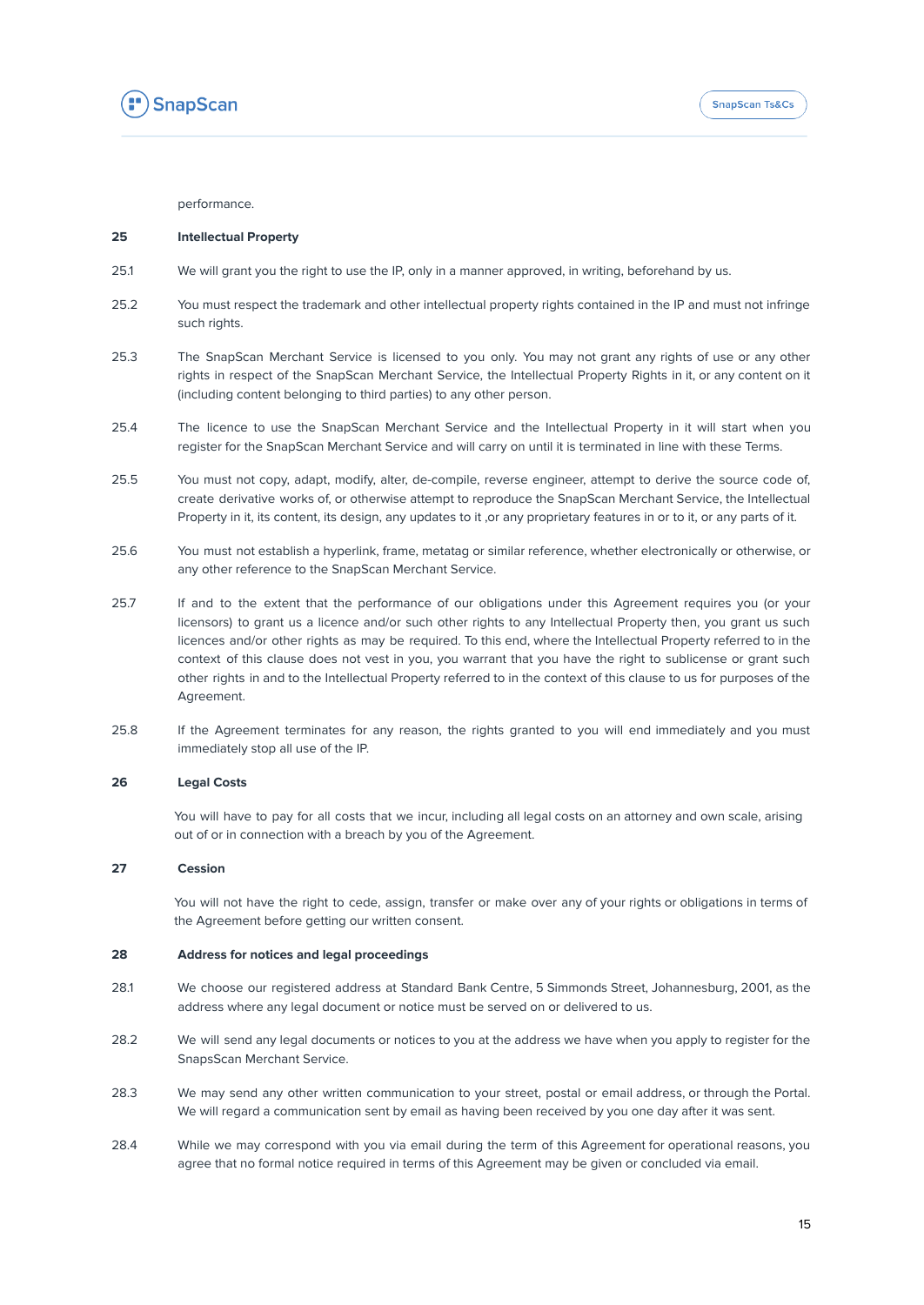

28.5 Any legal document or notice to be served in legal proceedings must be written on paper. The relevant provisions of the Electronic Communications and Transactions Act 35 of 2002 do not apply to these legal documents or notices.

### **29 Keeping your contact details up to date**

- 29.1 It is your responsibility to keep your contact details up to date so that we can communicate with you. You understand and agree that if we send you a communication but you do not receive it because your contact details on file are incorrect, out of date, blocked by your service provider (in the case of an email), or you are otherwise unable to receive communications, the communication will be deemed to have been provided to you.
- 29.2 Please note that if you use a spam filter that blocks or re-routes emails from senders not listed in your email address book, you must add us to your email address book so that you will be able to receive the communications we send to you.

### **30 Our good reputation**

You must not do anything, or engage in any activity, which is likely to adversely affect or damage the Group's good name and/or reputation.

### **31 Canvassing and inducing our employees**

You must not, under any circumstances, offer, promise, or give any gift, payment, loan, reward, inducement, benefit or other advantage, which may be seen as being made to solicit any favour from any of our Personnel.

### **32 Communications and Promotional content**

By accepting these terms and conditions, you give Snapscan permission to send you communications and promotional content.

#### **33 Audit**

- 33.1 We may at our discretion audit your compliance with the Agreement. This will include our right to audit, without limitation:
- 33.1.1 All Transaction documents and your financial condition (including your financial statements);
- 33.1.2 your premises and systems (including finance systems);
- 33.1.3 your physical and information technology security in place.
- 33.2 Any such audit will be carried out on reasonable notice to you and in a reasonable way so as to cause as little disruption as possible to your business.
- 33.3 We may allow any Regulatory Authority or Payment Scheme and any person appointed by such entities to participate in any audit and to receive the results of that audit.
- 33.4 Where we have reasonable grounds to believe that you are not complying with your obligations under the Agreement, we may carry out an audit without prior notice.
- 33.5 You must, at no cost to us, give all assistance reasonably asked for in relation to any audit, including access to your Personnel, records and premises.
- 33.6 We may also engage third party advisers (including internal or forensic auditors), at our costs and discretion,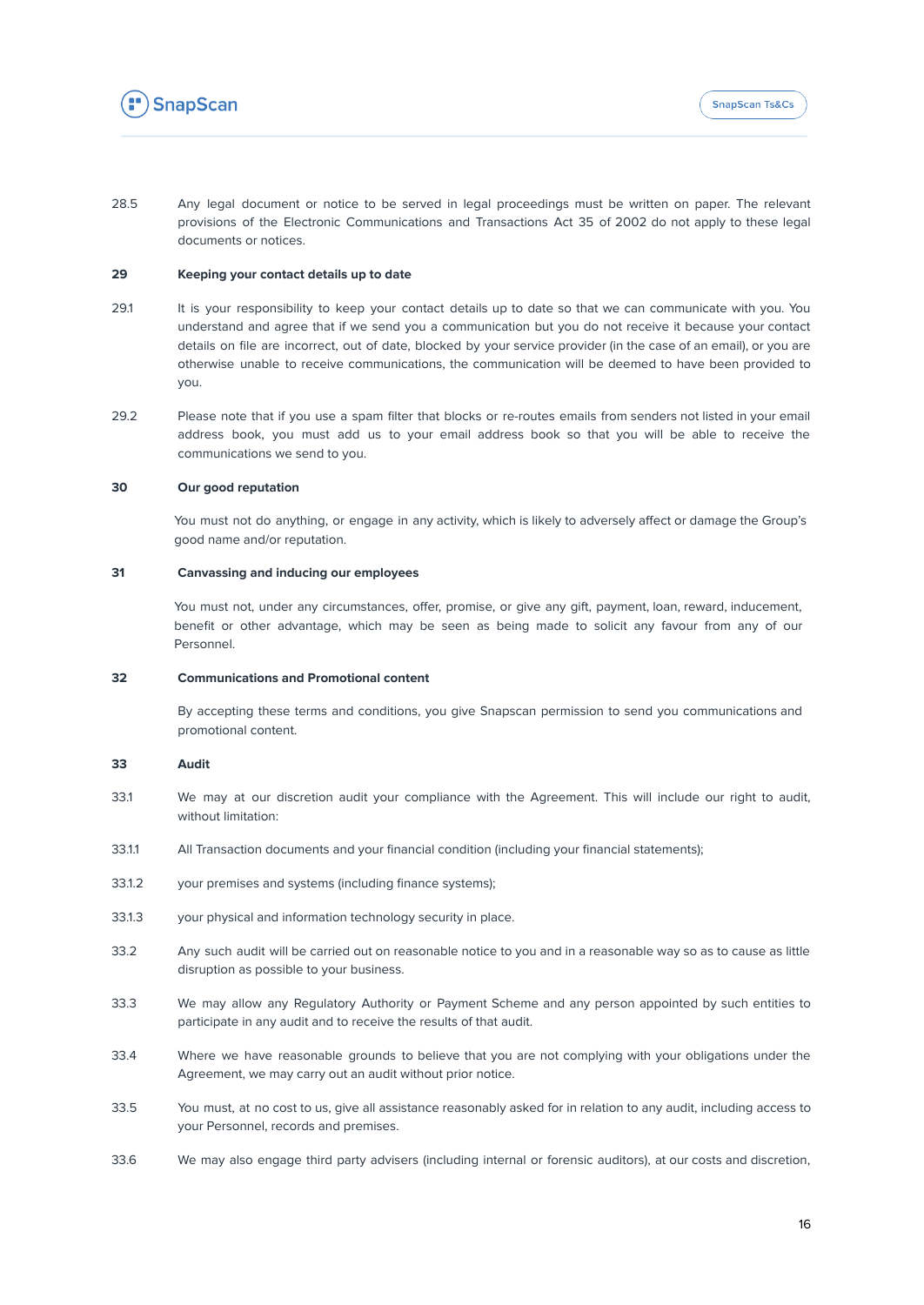

to audit your compliance with the Agreement.

### **34 General**

- 34.1 Any references to applicable laws or Rules will refer to them as amended from time to time.
- 34.2 The Agreement and the relationship between us will be governed by the laws of the Republic of South Africa.
- 34.3 If any provision of the Agreement is held to be invalid or unenforceable, such provision will be struck from the Agreement and the remaining provisions will be enforced.
- 34.4 Certain clauses as well as any other terms which by their nature should survive will expressly survive the termination of the Agreement.
- 34.5 You are liable for anything that your Personnel (or anyone who could reasonably be taken to be such persons) does or does not do.
- 34.6 If we do not exercise or enforce any right or provision of the Agreement, it will not be a waiver (giving up) of such right or provision.

#### **35 Customer Queries and Complaints**

- 35.1 Any technical queries that you may have about the SnapScan Merchant Service can be referred to:
- 34.1.1 Telephone: 021 250 0960
- 34.1.2 Email: [help@SnapScan.co.za](mailto:help@SnapScan.co.za)
- 34.1.3 Website: [www.snapscan.co.za](https://www.snapscan.co.za)
- 35.2 If you have a complaint about your use of the SnapScan Merchant Service or these Terms, please follow our complaints process, which is available at: https[://www.standardbank.co.za/secure/CR](http://www.standardbank.co.za/secure/CR) C/Ombudsman.html.
- 35.3 We are a member of the Banking Association of South Africa. If we do not solve your problem, or if you are not happy with the way your problem was solved then you may contact the Ombudsman for Banking Services at:
- 34.3.1 Telephone: 0860 800 900;
- 34.3.2 E-mail: info@obssa.co.za; or
- 34.3.3 Website: [www.obssa.co.za](http://www.obssa.co.za)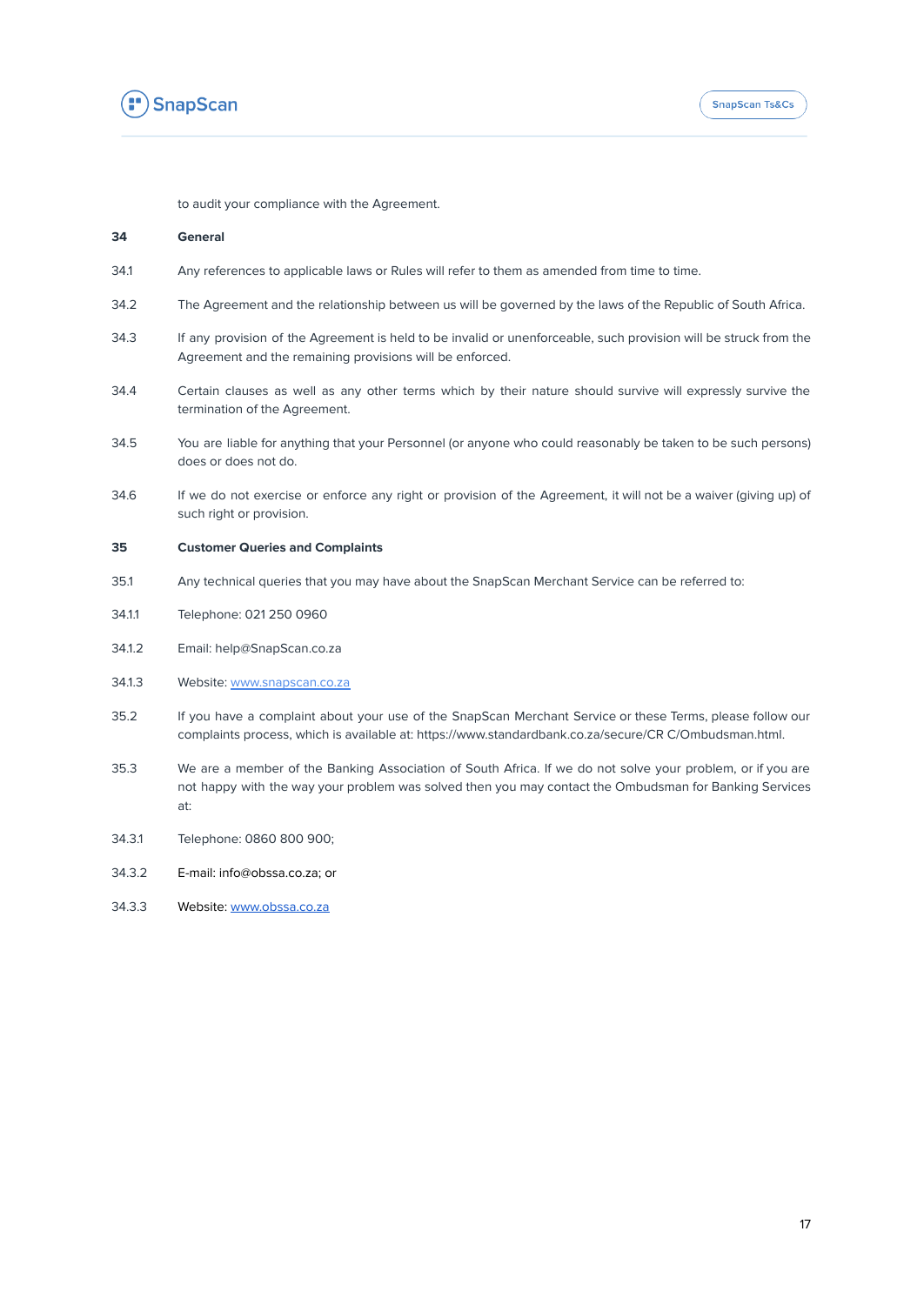# <span id="page-17-0"></span>**Terms and Conditions for the SnapScan Mobile App**

## **1. INTRODUCTION**

- 1.1 These Terms form an agreement between you and us, so please make sure that you understand all of them.
- 1.2 You agree that you will use the App only in line with these Terms, any Applicable Laws and any additional terms mentioned below that may apply, including any terms and conditions incorporated by reference into these Terms.
- 1.3 Important clauses that may limit our responsibility or involve some risk for you, will be in bold. You must pay special attention to them.
- **1.4** The latest version of the Terms applies to you when you register for the App and each time you use it. **It is your sole responsibility to decide whether the App is suitable for your needs. You assume all risks related to your use of the App.**

## 1.5 If you do not agree to these Terms, do not register for the App and do not use it.

## **2. DEFINITIONS**

In the table below, we have defined some words for consistency. (Singular words include the plural, and vice versa.) These words are as follows:

| <b>Word</b>                   | <b>Meaning</b>                                                                                                                                                                                                                                                                                                                                                                                   |
|-------------------------------|--------------------------------------------------------------------------------------------------------------------------------------------------------------------------------------------------------------------------------------------------------------------------------------------------------------------------------------------------------------------------------------------------|
| <b>Access</b><br><b>Codes</b> | Any of your secret numbers used to access our App, including your<br>personal identification number (PIN), biometric PIN equivalent, phone<br>number, email address, password, user name and App digital identity<br>code.                                                                                                                                                                       |
| <b>App</b>                    | The SnapScan application for your Device, which you can use to carry out<br>transactions.                                                                                                                                                                                                                                                                                                        |
| <b>Applicable</b><br>Laws     | Any of the following, as they relate to your and our obligations under<br>these Terms and as updated from time to time:<br>All national, provincial, local and municipal legislation or subordinate<br>legislation, ordinances, regulations or by-laws.<br>Policies, directives, rules or other instructions of any relevant<br>regulatory authority.<br>Any instrument having the force of law. |
|                               | The common law, judgment, order or decree.                                                                                                                                                                                                                                                                                                                                                       |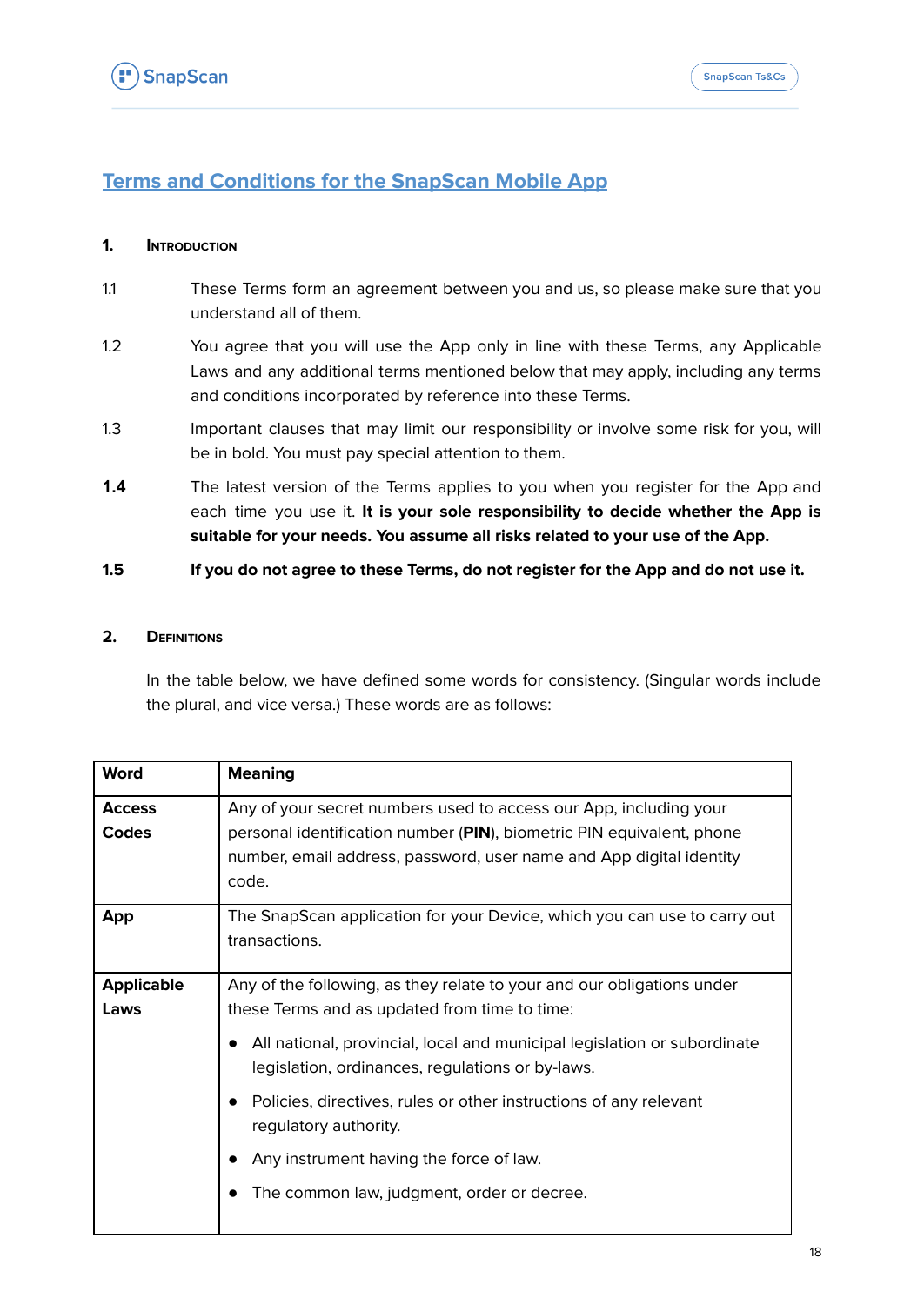



| <b>App Store</b>                      | Your device's application store, provided by Apple or Google, from which<br>you download the App.                                                                                                                                                                                                                                                                                                                                                                                                                                                                                                                                                                                                  |
|---------------------------------------|----------------------------------------------------------------------------------------------------------------------------------------------------------------------------------------------------------------------------------------------------------------------------------------------------------------------------------------------------------------------------------------------------------------------------------------------------------------------------------------------------------------------------------------------------------------------------------------------------------------------------------------------------------------------------------------------------|
| <b>Bill</b>                           | A bill, provided to you by a Merchant, that you can choose to pay using<br>the App.                                                                                                                                                                                                                                                                                                                                                                                                                                                                                                                                                                                                                |
| Card                                  | Any payment card approved by us that you can link to the App.                                                                                                                                                                                                                                                                                                                                                                                                                                                                                                                                                                                                                                      |
| <b>Device</b>                         | The device you use to access the App, such as a smartphone, tablet or<br>similar technology.                                                                                                                                                                                                                                                                                                                                                                                                                                                                                                                                                                                                       |
| <b>Friend</b>                         | Any person other than you who has registered for the App.                                                                                                                                                                                                                                                                                                                                                                                                                                                                                                                                                                                                                                          |
| <b>Intellectual</b>                   | All intellectual property, whether registered or not, including:                                                                                                                                                                                                                                                                                                                                                                                                                                                                                                                                                                                                                                   |
| <b>Property</b>                       | trade names, logos, patents, inventions, goodwill, trademarks,<br>know-how, designs, copyright;                                                                                                                                                                                                                                                                                                                                                                                                                                                                                                                                                                                                    |
|                                       | source codes, trade secrets, concepts, ideas, methods, specifications;                                                                                                                                                                                                                                                                                                                                                                                                                                                                                                                                                                                                                             |
|                                       | Confidential Information;                                                                                                                                                                                                                                                                                                                                                                                                                                                                                                                                                                                                                                                                          |
|                                       | moral rights; and                                                                                                                                                                                                                                                                                                                                                                                                                                                                                                                                                                                                                                                                                  |
|                                       | all applications and rights to apply for protection of any of the above<br>worldwide.                                                                                                                                                                                                                                                                                                                                                                                                                                                                                                                                                                                                              |
| Intellectual                          | All rights in and to Intellectual Property.                                                                                                                                                                                                                                                                                                                                                                                                                                                                                                                                                                                                                                                        |
| <b>Property</b><br><b>Rights</b>      |                                                                                                                                                                                                                                                                                                                                                                                                                                                                                                                                                                                                                                                                                                    |
| <b>Merchant</b>                       | A seller that has been approved by us to accept payment for its goods or<br>services through the App.                                                                                                                                                                                                                                                                                                                                                                                                                                                                                                                                                                                              |
| <b>Personal</b><br><b>Information</b> | Information about an identifiable, natural or legal person, including<br>information about: race, gender, marital status, nationality, ethnic or social<br>origin, sexual orientation, age, physical or mental health, religion, belief,<br>disability, language, birth, education, identity number, telephone number,<br>email, postal or street address, location obtained through your Device's<br>GPS, biometric information and financial, criminal or employment history<br>as well as correspondence sent by the person that is implicitly or explicitly<br>of a private or confidential nature or further correspondence that would<br>reveal the contents of the original correspondence. |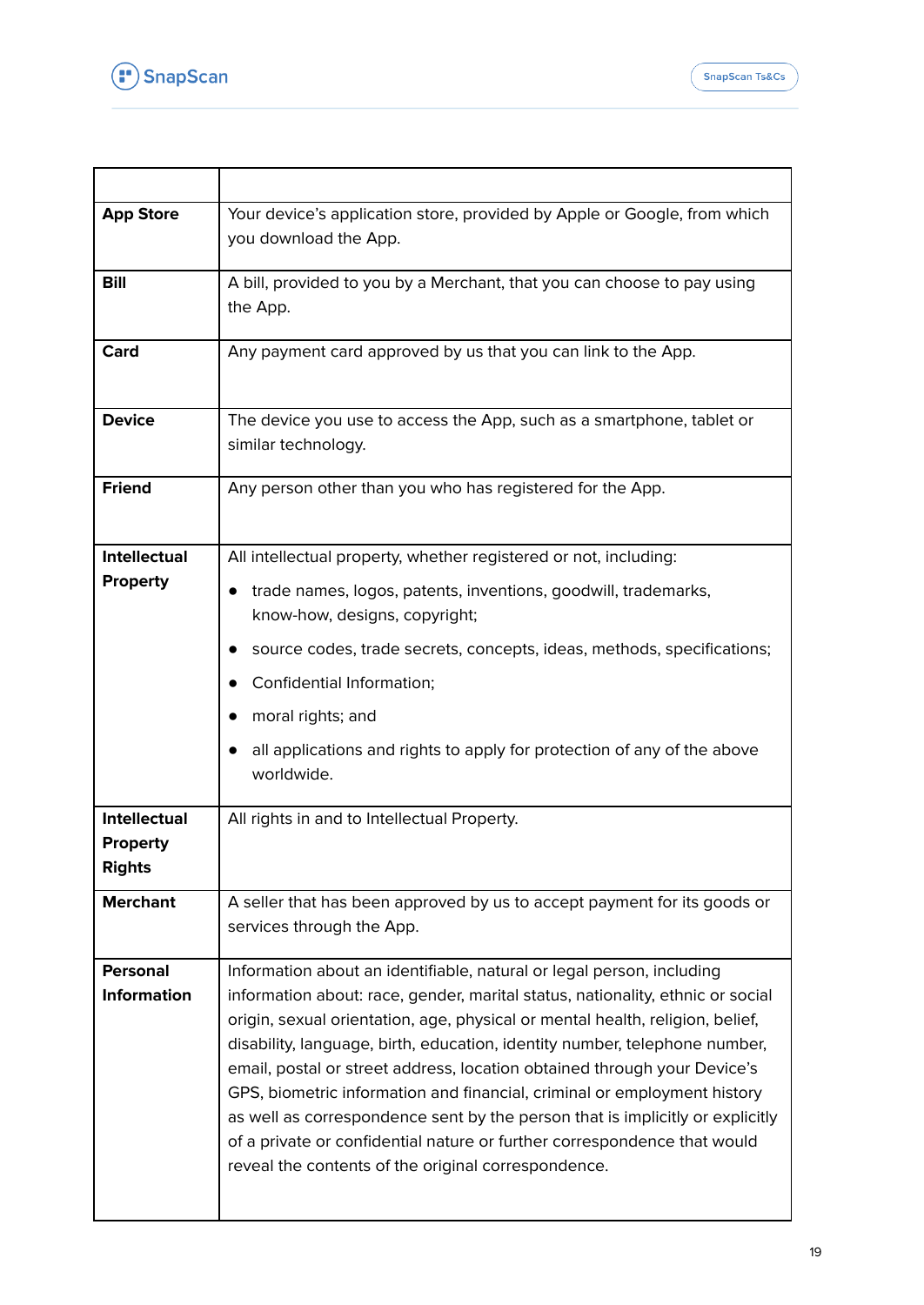

| <b>Process or</b><br><b>Processing</b> | Any operation or activity or any set of operations, whether automated or<br>not, including:                                                                                                                                                                                                                                                                                                                                                                         |
|----------------------------------------|---------------------------------------------------------------------------------------------------------------------------------------------------------------------------------------------------------------------------------------------------------------------------------------------------------------------------------------------------------------------------------------------------------------------------------------------------------------------|
|                                        | collecting, receiving, recording;                                                                                                                                                                                                                                                                                                                                                                                                                                   |
|                                        | organising, collating, storing, merging, linking;                                                                                                                                                                                                                                                                                                                                                                                                                   |
|                                        | updating, modifying, alteration, consultation;                                                                                                                                                                                                                                                                                                                                                                                                                      |
|                                        | blocking, degradation, erasure; destruction; and                                                                                                                                                                                                                                                                                                                                                                                                                    |
|                                        | retrieval, testing, use, dissemination or distribution.                                                                                                                                                                                                                                                                                                                                                                                                             |
|                                        |                                                                                                                                                                                                                                                                                                                                                                                                                                                                     |
| <b>Prohibited</b>                      | Illegal or terrorist activities;                                                                                                                                                                                                                                                                                                                                                                                                                                    |
| <b>Activities</b>                      | money laundering; and                                                                                                                                                                                                                                                                                                                                                                                                                                               |
|                                        | any activities that are subject to Sanctions or do not comply with<br>Applicable Laws.                                                                                                                                                                                                                                                                                                                                                                              |
|                                        |                                                                                                                                                                                                                                                                                                                                                                                                                                                                     |
| <b>Profile</b>                         | The digital identity you create when you register for the App. You will get a                                                                                                                                                                                                                                                                                                                                                                                       |
|                                        | digital identity code for your secure login process, so we can identify you                                                                                                                                                                                                                                                                                                                                                                                         |
| <b>Purchase</b>                        | The purchase of goods or services from a Merchant                                                                                                                                                                                                                                                                                                                                                                                                                   |
|                                        |                                                                                                                                                                                                                                                                                                                                                                                                                                                                     |
| <b>Sanctioned</b><br><b>Entity</b>     | Any of the following that are on any Sanctions List or thatwho are subject<br>to any Sanctions:                                                                                                                                                                                                                                                                                                                                                                     |
|                                        | Any natural or legal person or any country;                                                                                                                                                                                                                                                                                                                                                                                                                         |
|                                        | In the case of a legal person, (i) any natural or legal person who owns<br>or controls it; or (ii) any legal person that it owns or controls (and for<br>this purpose, "owns" means holding any percentage of ownership or<br>beneficial interest and "controls" means the ability to control the<br>business or policy, directly or indirectly, through the voting of shares or<br>the appointment of directors or similar officers or by any other means);<br>and |
|                                        | In the case of a country, its ministries, departments, agencies or any<br>other governmental organisations.                                                                                                                                                                                                                                                                                                                                                         |
| <b>Sanctions</b>                       | Any restrictions set by a Sanctioning Body, including diplomatic, travel,<br>trade or financial sanctions or embargoes.                                                                                                                                                                                                                                                                                                                                             |
| <b>Sanctions</b><br>List               | Any applicable list of Sanctioned Entities published by a Sanctioning Body.                                                                                                                                                                                                                                                                                                                                                                                         |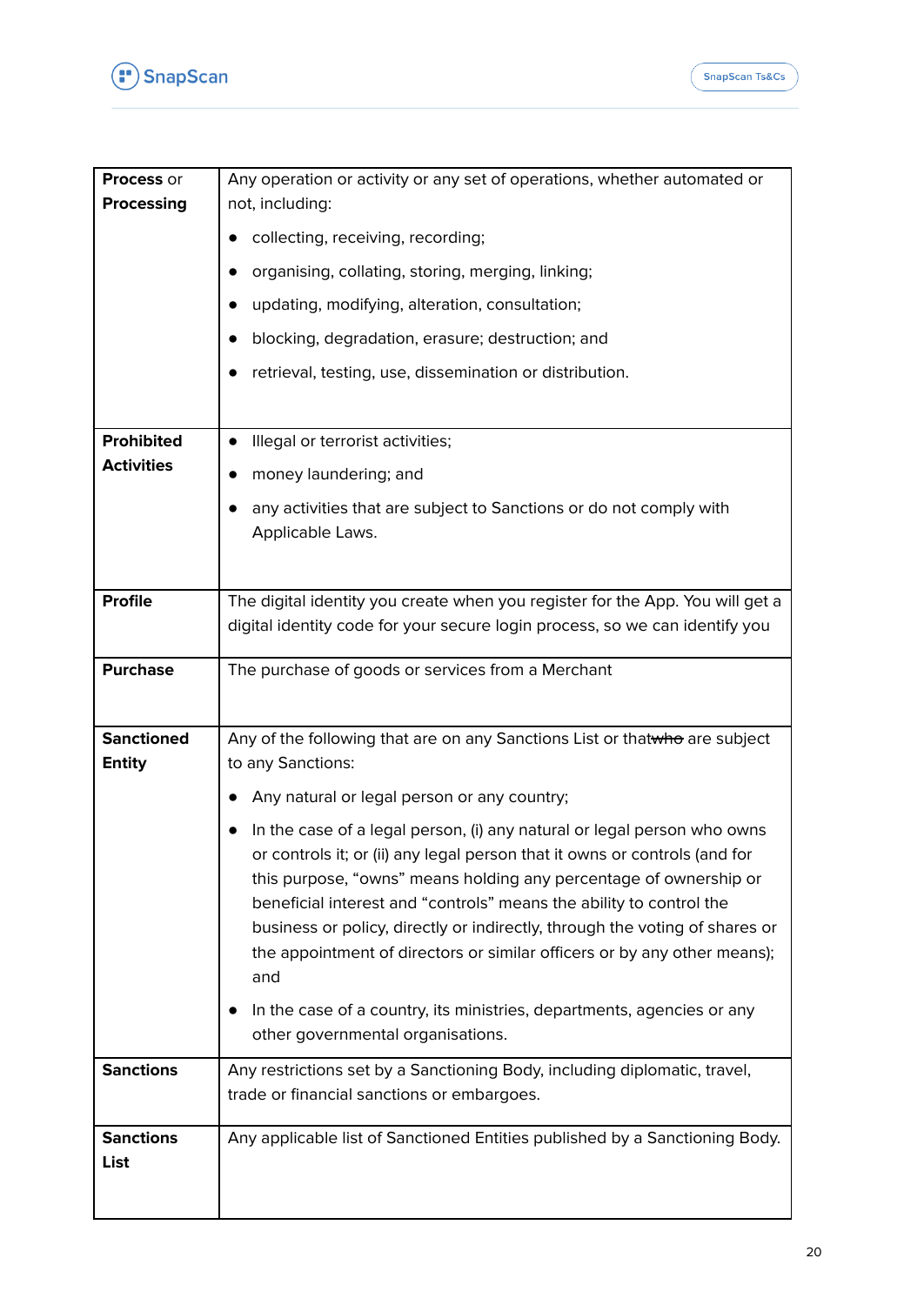

| <b>SnapScan</b>    | The stored value held by you in the Wallet and used for carrying out                                                                                                                             |
|--------------------|--------------------------------------------------------------------------------------------------------------------------------------------------------------------------------------------------|
| <b>Credit</b>      | transactions.                                                                                                                                                                                    |
|                    |                                                                                                                                                                                                  |
| <b>Terms</b>       | The terms and conditions for the App as set out in this document.                                                                                                                                |
|                    |                                                                                                                                                                                                  |
| <b>Transaction</b> | Any debit or credit on your Card or Wallet made through the App,<br>including payments for Purchases, Bills, SnapScan Credit transfers or<br>other products that we process on your instruction. |
|                    | Transactions are either subject to your Card terms and conditions or to<br>any Wallet terms and conditions that we communicate to you.                                                           |
| <b>Wallet</b>      | A digital wallet that contains SnapScan Credit and that can be accessed<br>from within the App. The Wallet can be:                                                                               |
|                    | open-loop (it is accepted by all Merchants and is funded by a Card);                                                                                                                             |
|                    | closed-loop (it can be accepted only by selected Merchants and can<br>be funded only by an approved third party; or                                                                              |
|                    | open-loop and closed-loop.                                                                                                                                                                       |
| we, us, our        | The Standard Bank of South Africa Limited (Registration Number                                                                                                                                   |
|                    | 1962/000738/06) and its successors or assigns.                                                                                                                                                   |
| you, your          | The person who registered for the App.                                                                                                                                                           |
|                    |                                                                                                                                                                                                  |

## **3. ADDITIONAL TERMS**

These Terms apply together with the current version of the terms and conditions on the website [www.standardbank.co.za,](http://www.standardbank.co.za) including the privacy and security statement, as well as our privacy policies.

# **4. REGISTRATION**

- 4.1 You must register for the App by following the instructions you will see after you have downloaded the App onto your Device. During the registration process you will be asked to provide us with your Personal Information.
- 4.2 When you register, you must create a Profile in order to use the App securely.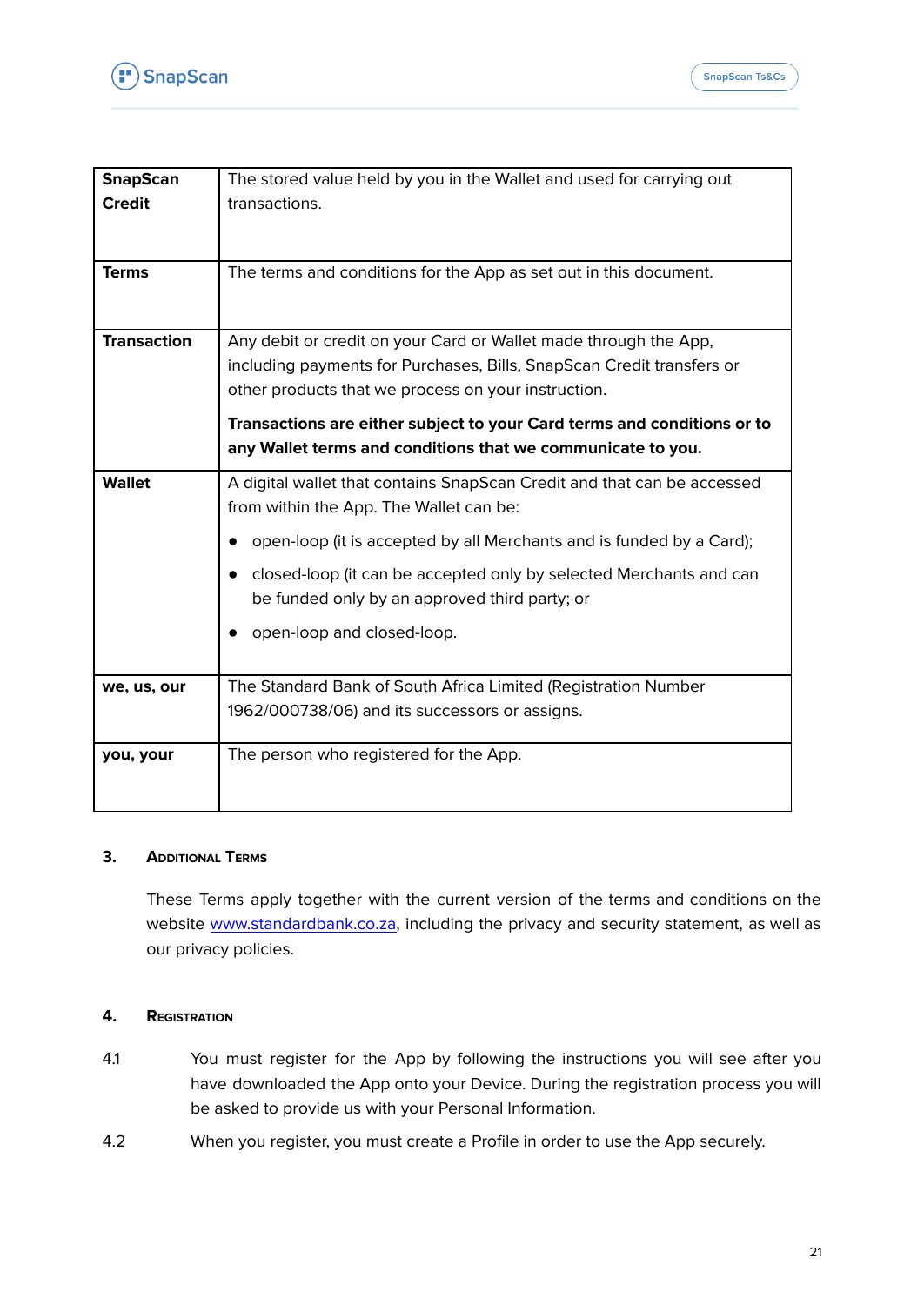

## **5. USE OF THE APP**

- 5.1 You must use the App only on a Device for which it is intended and as allowed by the usage rules set out in your App Store's terms of service.
- 5.2 You can only instruct us to carry out a transaction in line with the banking facilities available to you through your Card or within the limits that may apply to the Wallet. If you try to carry out a transaction that will result in a negative cash balance in the Wallet, it will be declined.
- 5.3 You can have more than one Card linked to the App.
- 5.4 You can only use either the Card or the Wallet to fund a transaction, not both.

## **6. FEES AND COSTS**

- 6.1 There is no fee for accessing the App or paying for Purchases. We may change this or charge other fees (or add features or functions) at any time, at our sole discretion.
- Any transaction, service or convenience fee charged will be clearly displayed to you before you complete any transaction, for example if you make a withdrawal from your Wallet to your bank account.
- 6.2 Your card provider may charge fees that apply to the use of the Card within the App. Any queries about these costs should be taken up with your Card provider.
- 6.3 **Standard data costs will be charged when you download the App and thereafter when you carry out transactions through the App. These costs are charged by your mobile network operator. You must contact your mobile network operator if you have any questions about your data costs.**
- 6.4 Where applicable, prices displayed on the App are the prices that you must pay for Purchases. All prices will include value-added tax.

## **7. TRANSACTIONS MADE THROUGH THE APP**

- 7.1 We will act on instructions that appear to have been sent by you.
- 7.2 **You must check that your transaction information, including the details of the Merchant, is correct. You must also check that you are using the correct payment method – in other words, your Card or Wallet (to pay with your Wallet, you must specifically select the Wallet as a payment method on the App).**

**Once you submit your transaction it cannot be reversed.**

7.3 **We are not responsible for any loss you may suffer if you enter incorrect details for your transaction. You agree any dispute about a Transaction must be settled entirely between you and the relevant Merchant (or a Friend, in the case of a SnapScan Credit transfer).**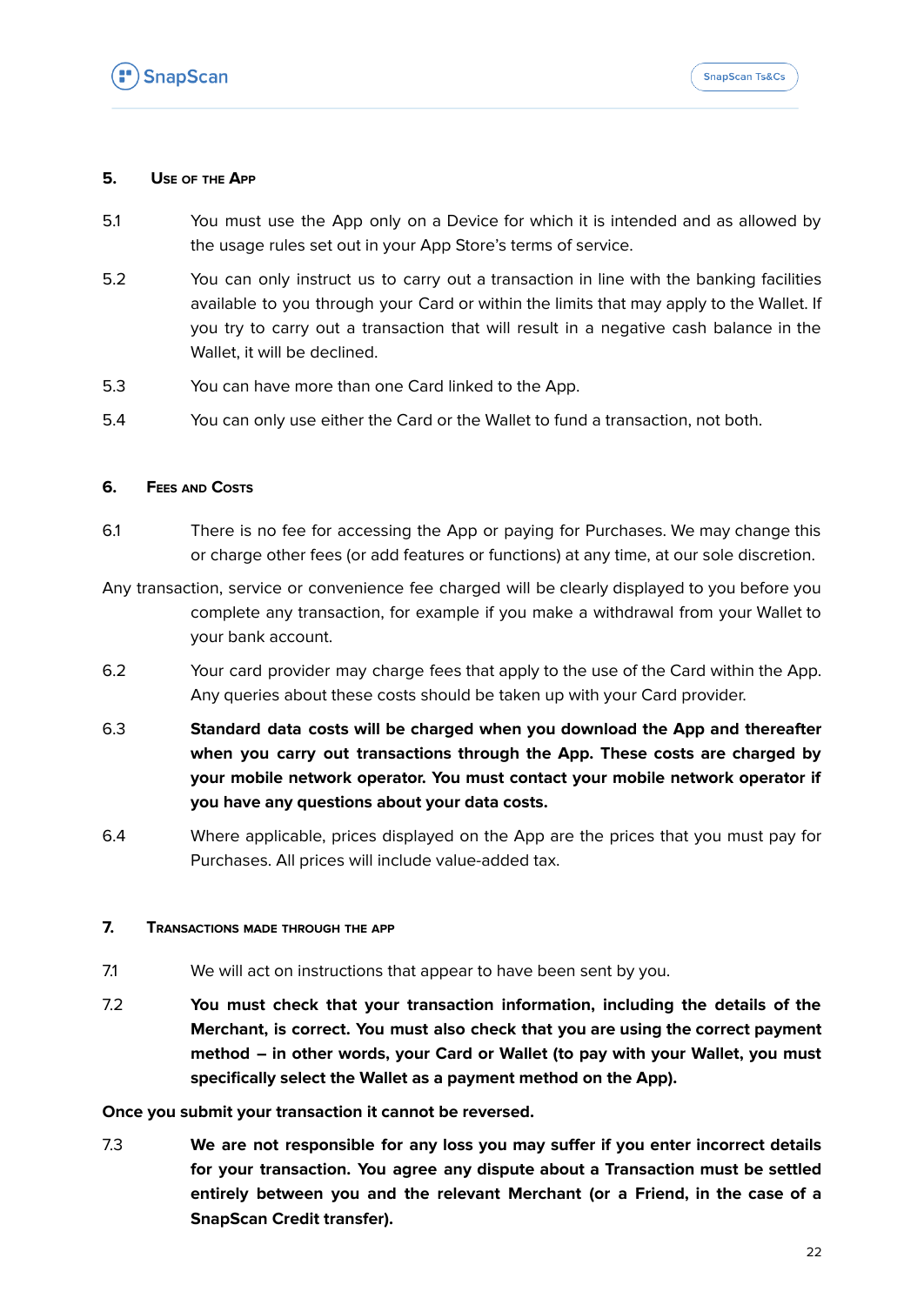

# **It is your responsibility to comply with any terms and conditions that a Merchant imposes on you with regard to a transaction.**

- 7.4 We will process your instruction to debit your Card or Wallet in real time.
- 7.5 **We are not responsible for any loss or damage you may suffer if you accidentally repeat a transaction and we then repeat the debit.**

## **8. TOPPING UP YOUR WALLET**

- 8.1 You can top up your Wallet in any way we allow you to, for example:
- 8.1.1 Through the transfer of money from any Card linked to the App.
- 8.1.2 Through SnapScan Credit received from a Friend.
- **8.2 Money transferred to your Wallet is final and cannot be reversed to the Card or Wallet from which it was paid.**
- **8.3 We may set daily or monthly limits on how much SnapScan Credit you may have in your Wallet at any time, and we will inform you about these limits through the Wallet, through the App or by any other means we choose.**
- **8.4 You cannot use your Wallet to receive payment for goods or services in the ordinary course of business or to pay for any Prohibited Activity.**

**If we know or suspect that you are in breach of clause 8.4, we can immediately and at our sole discretion close, restrict activity on or suspend your access to your Wallet, the App and any other product or service we provide you**.

8.5 You will not earn interest on any SnapScan Credit in your Wallet.

## **9. WARRANTIES BY YOU**

You represent and warrant as follows:

- 9.1 You are authorised to accept these Terms.
- 9.2 You have full contractual capacity and no court has declared you mentally unfit.
- 9.3 You are not, and will not be, a Sanctioned Entity.
- 9.4 You are not being investigated for any activities that are subject to Sanctions.
- 9.5 You have given us the correct information.
- 9.6 You read and understood these Terms before registering for the App.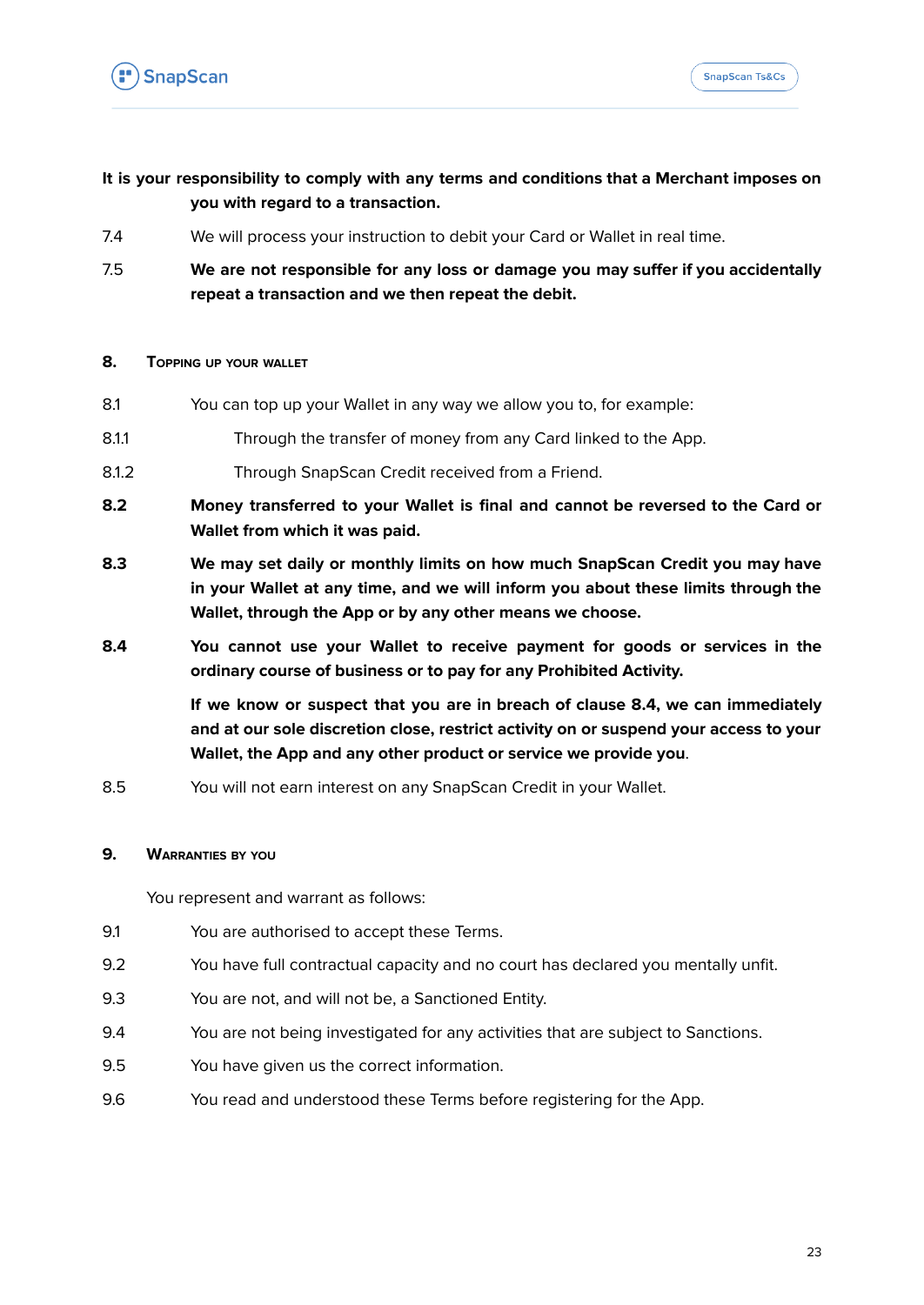

## **10. APP SECURITY**

- 10.1 You must always look after your Access Codes and keep them secret and safe, to prevent other persons from using them. If you do not, you give up any claim you may have against us for any loss or damage you may suffer.
- 10.2 After your Access Codes have been entered, we will assume that any transaction for which they are used is genuine. Even if someone else used your Access Codes, we may process a transaction as if you authorised it.
- 10.3 If your Device is lost, stolen or for other reasons no longer in your possession, you must immediately contact us at [help@snapscan.co.za](mailto:help@snapscan.co.za) to delete your Profile. We will not be liable for any losses resulting from your failure to tell us that your Device is no longer in your possession.
- 10.4 We are committed to providing safe online services. All uses of the App and transactions through it are protected by encryption at international standards, as is the Personal Information you send through it. Only our authorised employees and agents have access to information about the App.

## **11. SOFTWARE AND HARDWARE**

11.1 You must use a Device that is suitable for the App and you must make sure you have the latest updates and only use the latest version of the App. The App Store will notify you of any updates that are available to you.

> If you do not install the latest version, the App may not work correctly and this could increase your security risks or data flaws. In such instances we will not be liable for any resulting damage under any circumstances.

- 11.2 If we offer software to you on or through the App, any licence agreement is between you and the software's licensor. You indemnify us against any breach of such licence agreement.
- 11.3 We do not expressly or implicitly warrant:
- 11.3.1 the licensor's ownership of software provided on the App; or
- 11.3.2 the usage-related rights of any licensor.

# **12. RIGHTS OF THE APP STORE**

You acknowledge and agree as follows:

12.1 That these Terms are entered into between you and us. (Since the App is made available through the App Store, the App Store is a third party under the Terms and will also have the right to enforce the Terms against you.)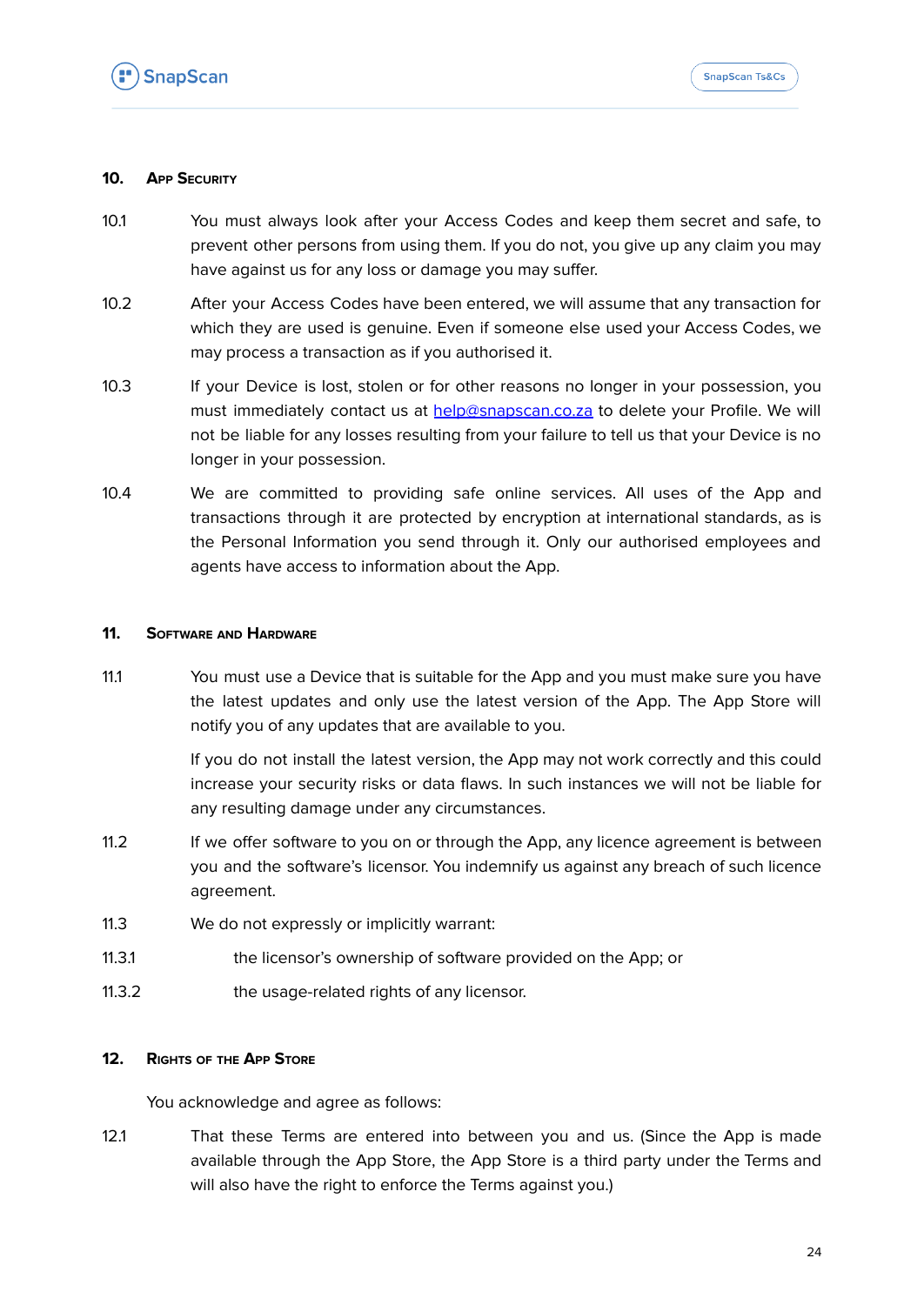- 12.2 That, in terms of the law, the App Store does not give or enter into any warranty, condition or other terms in respect of the App and will not be liable for any claims, losses, costs or expenses in respect of the App or resulting from your or anyone else's use of the App or your or anyone else's reliance on any of its content.
- 12.3 That any claims relating to the App licence or to the possession or use of the App are between you and us and not between you, or anyone else, and the App Store. (These include product liability claims, any claim due to the fact that the App fails to conform to any applicable legal or regulatory requirement and claims under consumer protection legislation.)
- 12.4 That, if any third party claims that your possession or use in line with these Terms of the App infringes any Intellectual Property Rights, the App Store will not be liable for damages relating to that claim.
- **13. DISCLAIMERS**
- **13.1 You use the App at your own risk. Our and the Merchant's liability for any loss or damage, delay, non-delivery or non-payment of funds transferred, no matter how these may be caused, will be limited to the amount of the funds transferred and our fees.**

**Neither we nor the Merchant will accept liability for any delays caused by circumstances beyond our or the Merchant's control. Neither we nor the Merchant may be held liable for indirect damages, no matter how these are caused.**

- **13.2 We are not responsible for any loss or damage:**
- **13.2.1 where someone other than you knows your Access Codes;**
- **13.2.2 should you or a Friend lose or accidentally disclose any App information, including the Access Codes, or fail to keep it secret and safe;**
- **13.2.3 if the funds in your Wallet or Card are accessed by an unauthorised third party through the App;**
- **13.2.4 should you or a Friend fail to give us the correct information for a transaction;**
- **13.2.5 where any technical or other failure (such as interruptions, malfunctions and downtime) affects the App, our banking system, a third-party system or any part of any database for any reason;**
- **13.2.6 where any Personal Information or other data is directly or indirectly lost, misused or damaged because of technical problems, power failures, unlawful acts (such as data theft), any harmful computer program or virus, or your own negligence;**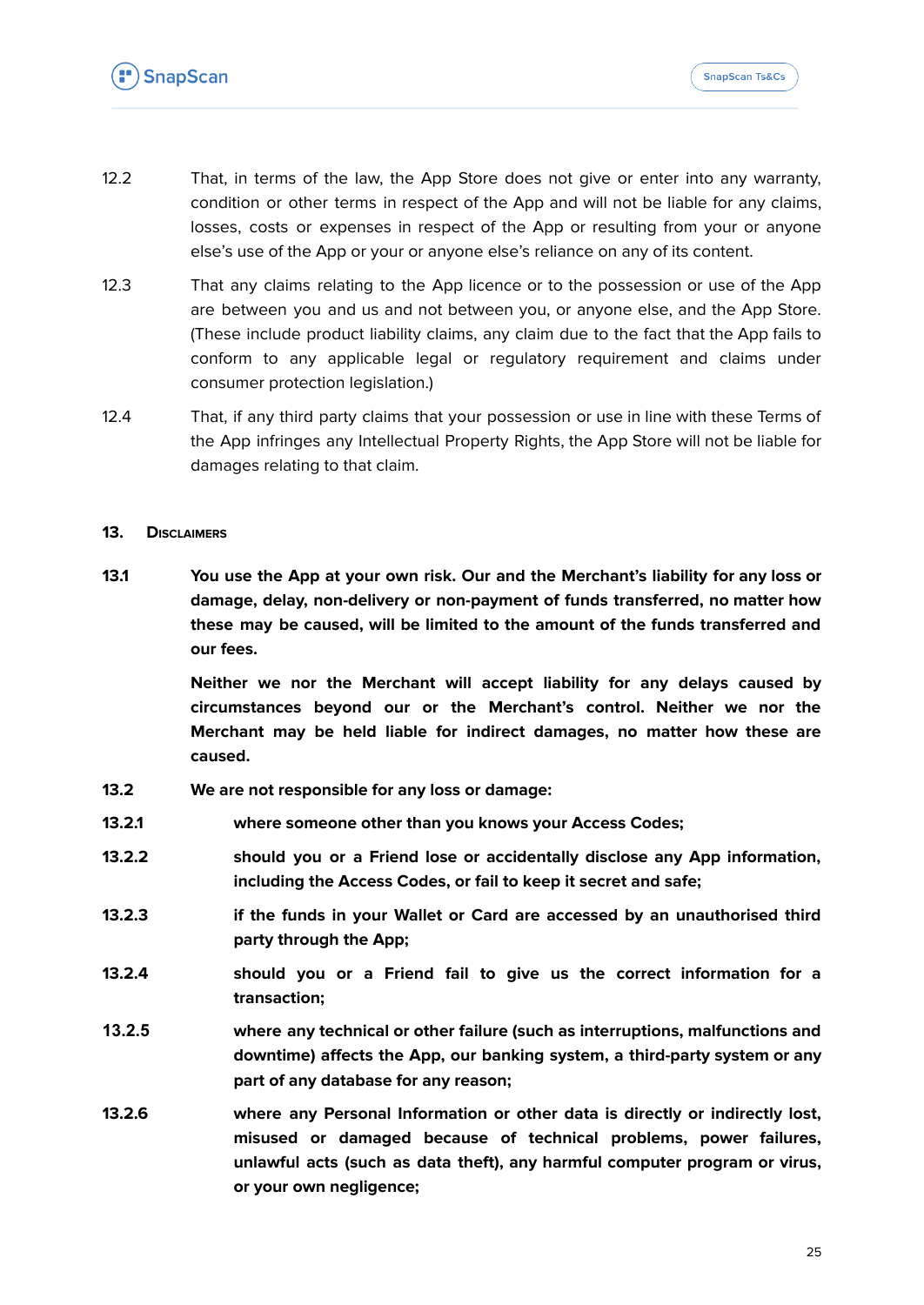- **13.2.7 where any failure or problem affects goods or services provided by any other party, for example any telecommunications service provider, Internet service provider, electricity supplier, local or other authority; or**
- **13.2.8 that is due to any event that we have no control over.**
- **13.3 You indemnify us against all losses, damage, fines or penalties we may suffer and any claims lodged by a third party because of your use of the App or because you did not fulfil your obligations under these Terms or because funds are seized or withheld by any Sanctioning Body or any other third party (or by us).**

## **14. DATA PROTECTION**

- 14.1 You give consent for us to collect your Personal Information from you and, where lawful and reasonable, from public sources for credit, fraud prevention and compliance purposes, as well as the purposes set out below.
- 14.2 You confirm that, if you give us Personal Information about or on behalf of another person, you are authorised to: (a) give us the Personal Information; (b) consent on their behalf to the processing of their Personal Information, and specifically any cross-border transfer of Personal Information to, from and outside the country where the products or services are provided; and (c) receive any privacy notices on their behalf.
- 14.3 You give consent for us to process your Personal Information:
- 14.3.1 for the purpose of opening, administrating and managing your Profile, Wallet and App and providing you with full functionality of the Wallet;
- 14.3.2 for the purpose of providing products and services to you that are linked to your Profile, Wallet and App and providing any other products and services you apply for;
- 14.3.3 so that we can register you for the App and provide you with Access Codes.
- 14.3.4 and to share it with any third party who works with us to provide a closed-loop Wallet to you.
- 14.3.5 to be analysed for the purpose of identifying possible markets and trends and developing new products and services.
- 14.3.6 in order to comply with Applicable Laws.
- 14.3.7 for the purpose of carrying out statistical and other analyses in order to identify potential markets and trends and evaluate and improve our business (this includes improving existing products and services and developing new ones).
- 14.3.8 in countries outside the country where the products or services are provided. (These countries may not have the same data protection laws as the country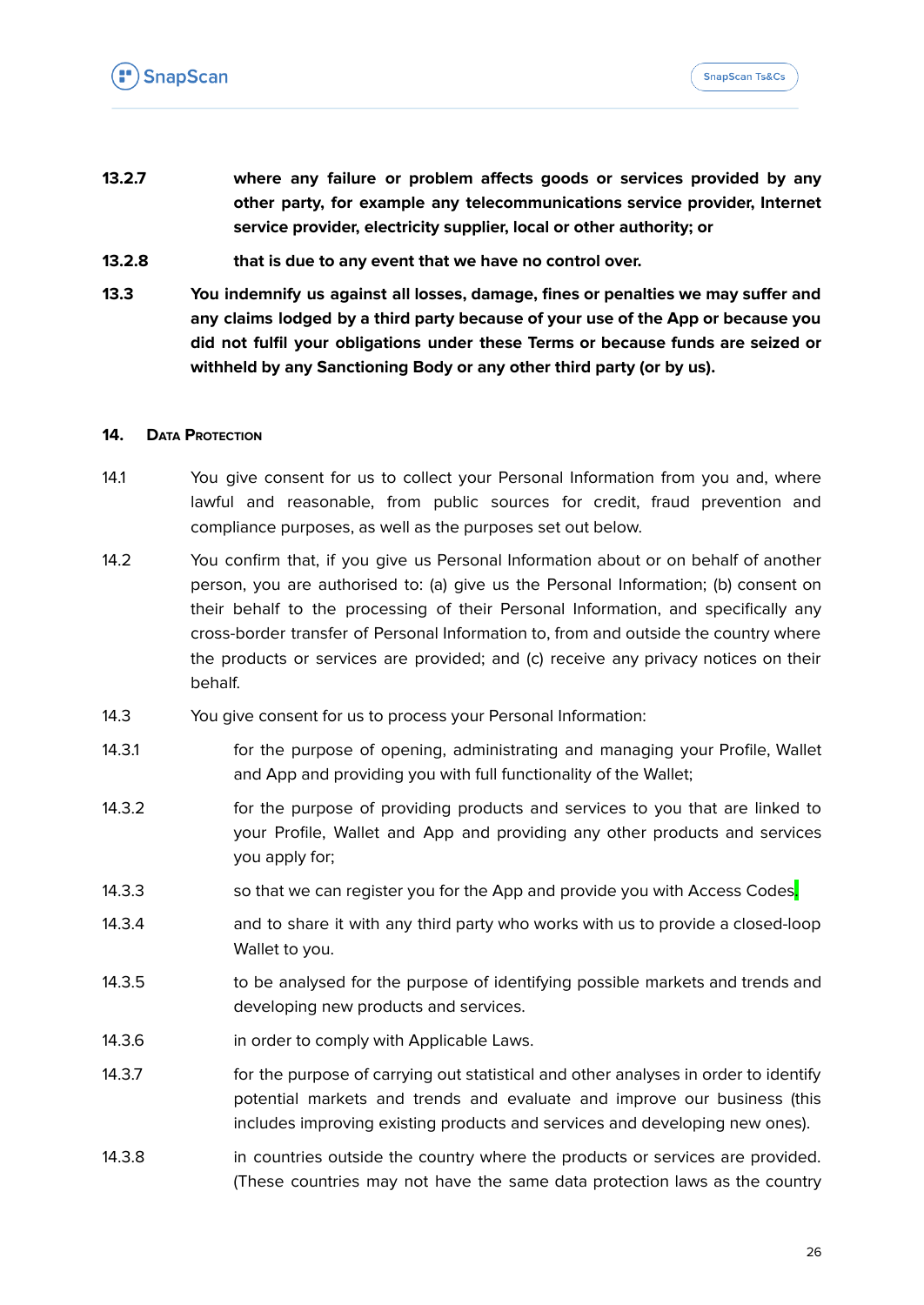where the products or services are provided. Where we can, we will ask the receiving party to agree to our privacy policies.)

- 14.3.9 by sharing your Personal Information with any Merchant with whom you carry out a transaction, any regulatory authority, other financial institutions, the Southern African Fraud Prevention Service (SAFPS), the South African Banking Risk Information Centre (SABRIC) or other entities whose purpose it is to prevent or combat fraud and other Prohibited Activities.
- 14.3.10 by sharing your Personal Information with our third-party service providers, locally and outside the country where the products or services are provided. (We ask people who provide services to us to agree to our privacy policies if they need access to any Personal Information to provide their services.)
- 14.3.11 within the Group.
- 14.4 You will find our processing practices in the Group's and our privacy statements. These statements are available on the Group's websites or on request.
- 14.5 If you are unsure about your tax or legal position because your Personal Information is processed in countries other than where you live, you should get independent advice.

## **15. INTELLECTUAL PROPERTY**

- 15.1 Except for Intellectual Property Rights held by Merchants or by any other third parties, we own all Intellectual Property and Intellectual Property Rights in and to the App and all content (including all proprietary information, trademarks and copyright in any logos and other devices or storage media) in or sent to, through and from the App, unless we indicate otherwise in writing.
- 15.2 We grant you a non-assignable, non-sublicensable, non-transferable, non-exclusive licence to use the App (which may include updates and/or upgrades), but only for purposes outlined in these Terms. You will be asked to accept additional terms through the App if they apply to you.

The App is licensed to you only and you must not grant any rights of use or any other rights in respect of the App or any Intellectual Property Rights in it to any other person.

- 15.3 The licence granted to you will become valid when you install the App and will continue until it is terminated in line with these Terms, which will result in the cancellation of your access to the App.
- 15.4 The App may contain hyperlinks to other platforms or websites. However, this does not mean that we either endorse or recommend any information, products or services offered on or through these platforms or websites, or that the material on them does not infringe the Intellectual Property rights of any person. You must make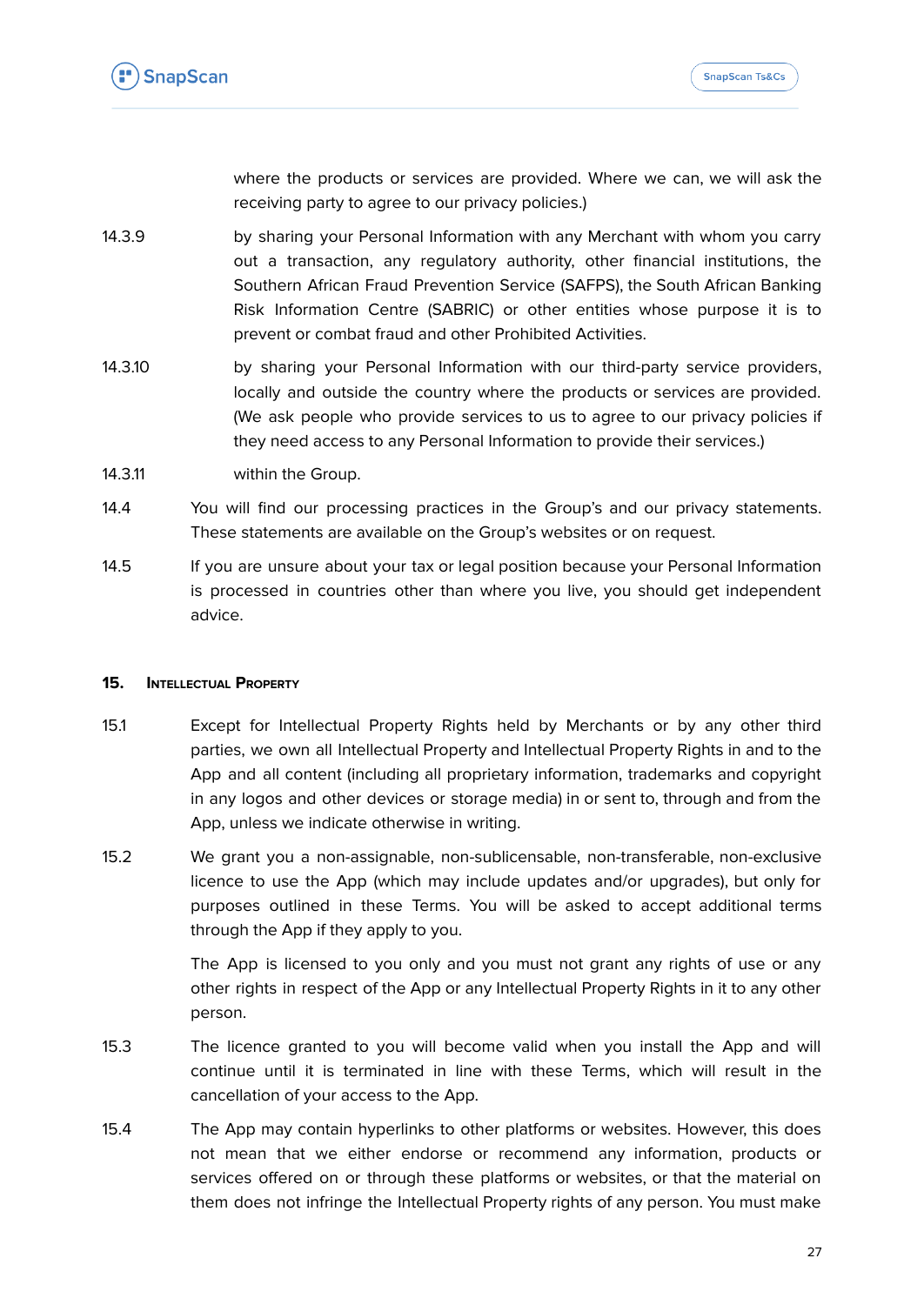

your own enquiries and decisions about the accuracy, reliability and suitability of any such information.

- 15.5 You must not copy, republish, distribute, adapt, modify, alter, de-compile, reverse-engineer or otherwise attempt to reproduce the App or its content, including content belonging to third parties, or its design, or any updates to the App or any related proprietary features or any parts of it, or attempt to derive the source code or create a derivative work of the App. You must not sublicense such third-party content or the Intellectual Property Rights related to it.
- 15.6 You agree as follows:
- 15.6.1 You will in no way represent that you have any rights in any Intellectual Property belonging to us or any third parties featured on the App.
- 15.6.2 You will not register any Intellectual Property belonging to us or any third party that is featured on the App, or register any other Intellectual Property that may be similar to it, either in South Africa or in any other country.
- 15.6.3 You will not challenge our Intellectual Property rights or those of any third party that is featured on the App in any country.
- 15.6.4 You will not, through an act or negligence, do or cause to be done anything that would be expected to weaken, damage, be detrimental to or in any way impair or tend to impair our Intellectual Property or that of any third party that is featured on the App, or our or any featured third party's reputation and goodwill associated with the App, or that would be expected to jeopardise or invalidate the registration of our and/or any featured third party's Intellectual Property.
- 15.6.5 You will not use, register or attempt to register, as trade names, corporate names, business names, logos, domain names, meta-tags, meta descriptors, electronic mail (email) addresses, server names, or search engine markers, anything that is identical to, contained as a whole or in part in or otherwise confusingly similar to our Intellectual Property or that of any third party on the App in any country.
- 15.7 You must not establish a hyperlink, frame, metatag or similar reference, whether electronically or otherwise, or any other reference to the App without our prior written consent.
- 15.8 You indemnify us against all actions, claims, costs, demands, expenses and other liabilities suffered or incurred by us as a result of any third-party claims initiated and/or instituted against us with regard to any unauthorised use by you of the App, the content in it or any Intellectual Property Rights flowing from the foregoing.
- 15.9 In addition to our normal common-law remedies, any breach of the Terms under this clause 15 entitles us to take legal action without prior notice to you and you agree to reimburse us for the costs associated with such legal action on an attorney-and-own-client scale.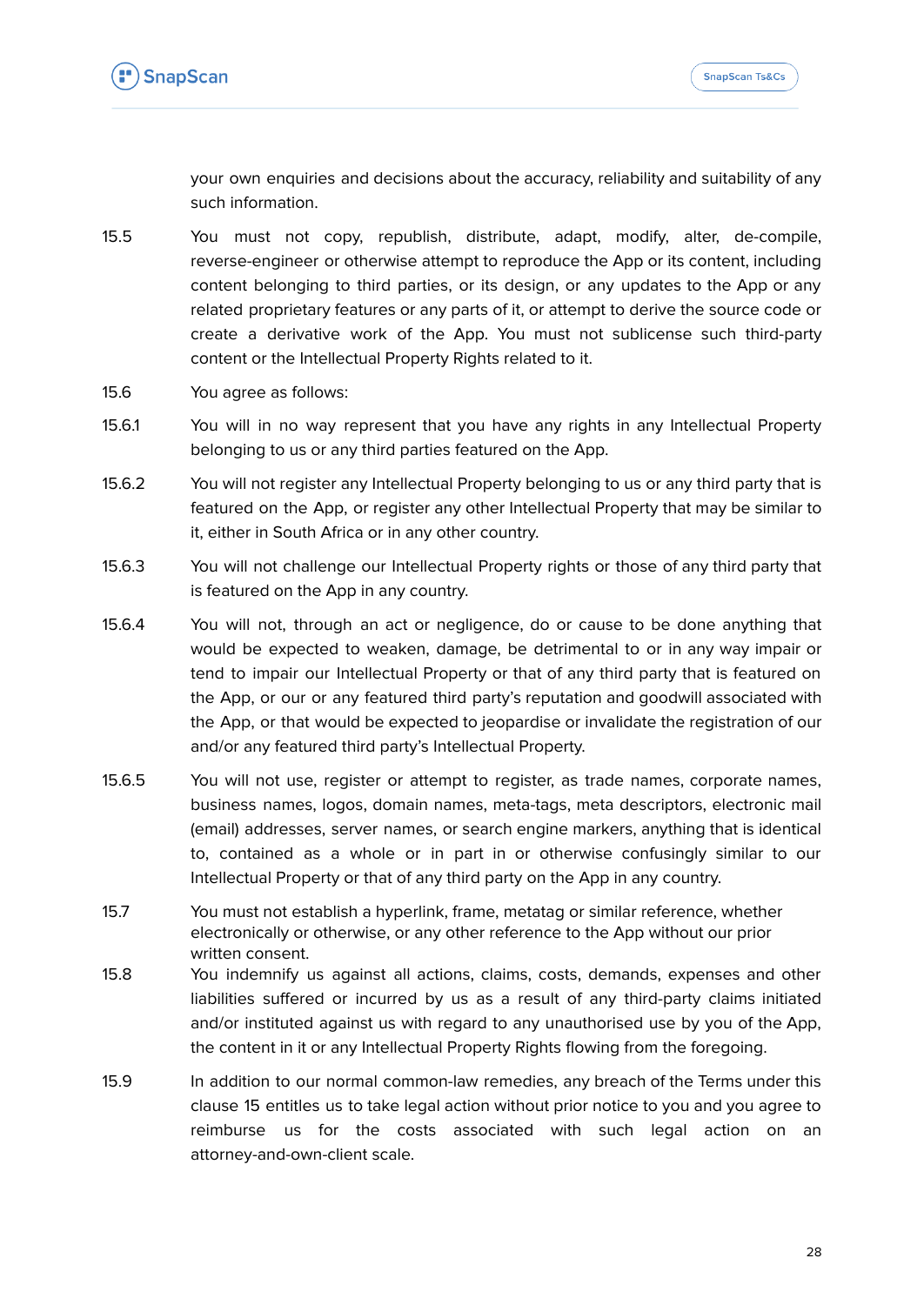

## **16. SANCTIONS**

- 16.1 You must not:
- 16.1.1 use the App to finance any Sanctioned Entity;
- 16.1.2 make the proceeds of the App available to any person who could use or who intends to use the proceeds to finance a Sanctioned Entity's activities;
- 16.1.3 act in a way that benefits a Sanctioned Entity;
- 16.1.4 be involved in any Prohibited Activities; or
- 16.1.5 use any product or service provided by the Group for any Prohibited Activities.
- 16.2 You must let us know immediately and in writing if you are being investigated for any activities relating to Sanctions.
- 16.3 You indemnify us against (that is, you are responsible for) any fines, penalties, losses, damages, costs, actions, proceedings, claims or demands (**Losses**) that we may suffer because:
- 16.3.1 any funds are seized or withheld by any Sanctioning Body or any other third party (or by us); or
- 16.3.2 you breach this clause 16.
- 16.4 If we know or suspect that you are in breach of this clause 16 or you are about to become subject to Sanctions, we can immediately, at our sole discretion:
- 16.4.1 close, restrict activity on or suspend your access to the App and withdraw any other product or service we provide to you; and/or
- 16.4.2 cancel these Terms and/or any other relationship that we may have with you.
- 16.5 We are not responsible for any Losses you may suffer if we cancel these Terms or any other relationship that we have with you.

## **17. CLOSURE**

- 17.1 You can terminate the agreement between us and you at any time. However, you must make every reasonable effort to spend any SnapScan Credit remaining in your Wallet before such termination.
- 17.2 We can terminate the agreement between us and you:
- 17.2.1 to comply with any Applicable Law or legal or regulatory requirement.
- 17.2.2 if you go against these Terms and do not remedy this within five days after we have asked you to. (We can still take other steps available to us, including stopping your use of the App for a period or applying to a court for an urgent interdict against you.)
- 17.2.3 if you do not perform any transactions for a period of three vears.
- 17.2.4 if you no longer meet the criteria for the App for any reason.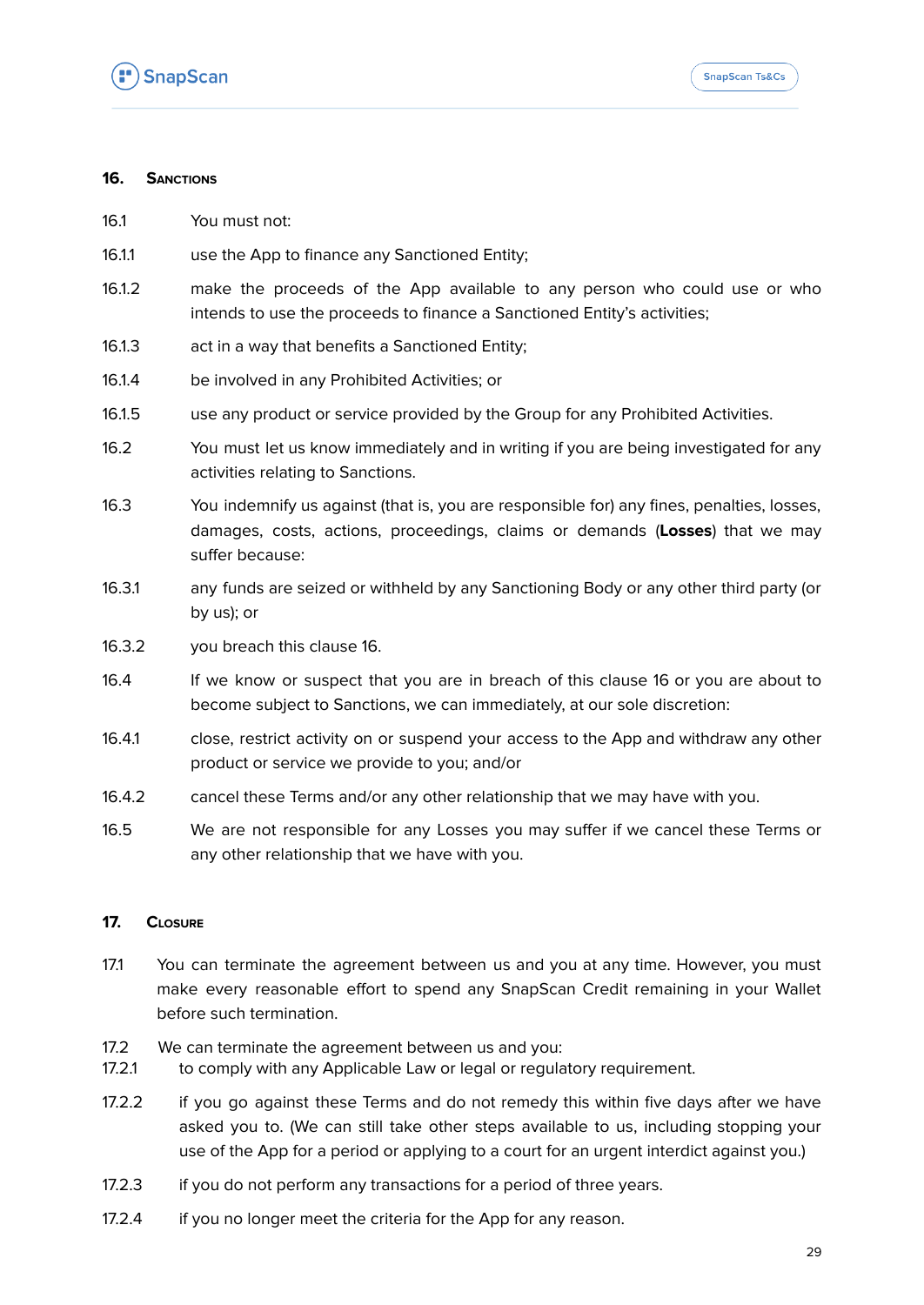

- 17.2.5 if we no longer provide the App to clients.
- 17.3 If we no longer provide the App, you have a right to be refunded by us for all the SnapScan Credit in your Wallet. (We will let you know at the time what you have to do to get the refund.)

## **18. GENERAL**

- 18.1 We may change these Terms at any time, and we will always give you notice of changes by direct communication with you (for example by email or SMS or through the App) or by any other means.
- 18.2 Should any of the clauses in these Terms be invalid, illegal or unenforceable, this will not affect the validity, legality or enforceability of the remaining clauses.
- 18.3 We may terminate the App any time, without notice. If and when your registration to the App is terminated, all rights granted to you in respect of the App will cease immediately.
- 18.4 If your Card is stopped or cancelled for any reason, we may suspend your access to the App until you have a new Card registered on the App.
- 18.5 South African law will govern these Terms.

## **19. NO STATEMENTS**

- 19.1 We will not send you any correspondence or statements for your transactions.
- 19.2 You will be able to view your balance or see your recent transaction history at any time through the App.

## **20. NOTICES**

- 20.1 We choose the registered address on our website at [www.standardbank.co.za](http://www.standardbank.co.za) as the address where any legal document or notice must be served on or delivered to us.
- 20.2 We will send any legal documents or notices to you at the address we have for you on our records.
- 20.3 We may send any other written communication to your street, postal or email address, or through the App message system. We will regard a communication sent by email as having been received by you one day after it was sent.
- 20.4 Any legal document or notice to be served in legal proceedings must be written on paper. The provisions of the Electronic Communications and Transactions Act 35 of 2002 that would otherwise be relevant, do not apply to such legal document or notice.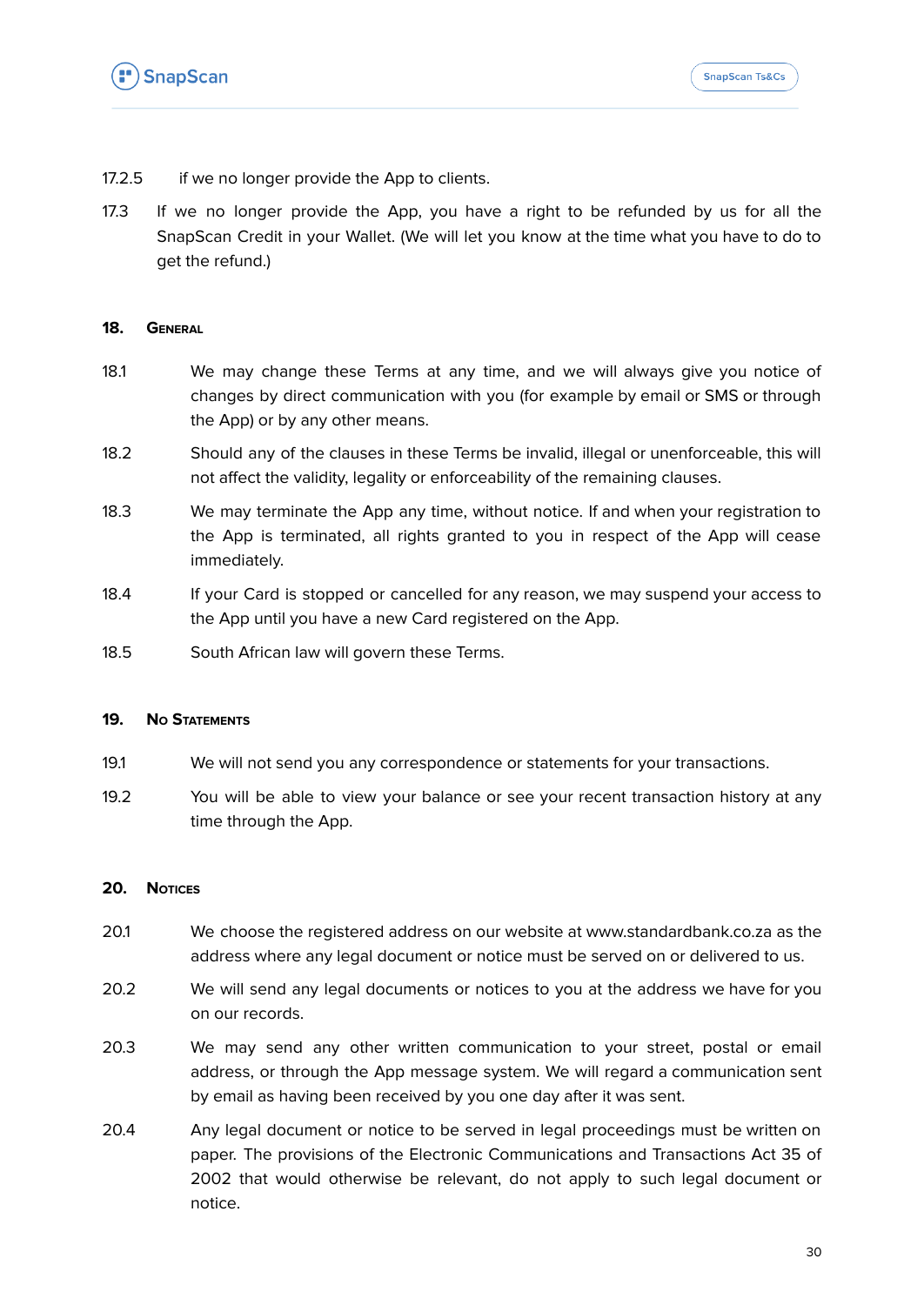

## **21. CLIENT CONTACT INFORMATION**

- 21.1 If you have any questions about the App, you can email us at [help@snapscan.co.za](mailto:help@snapscan.co.za).
- 21.2 If you have any questions about a product or service, you must call the Merchant directly.
- **21.3** We are a member of the Banking Association of South Africa. If we do not solve your problem, or if you are not happy with the way your problem was solved, you may contact the Ombudsman for Banking Services as follows:
- 21.3.1 By telephone on 0860 800 900.
- 21.3.2 By email at [info@obssa.co.za](mailto:info@obssa.co.za).
- 21.3.3 Through the website at www.obssa.co.za.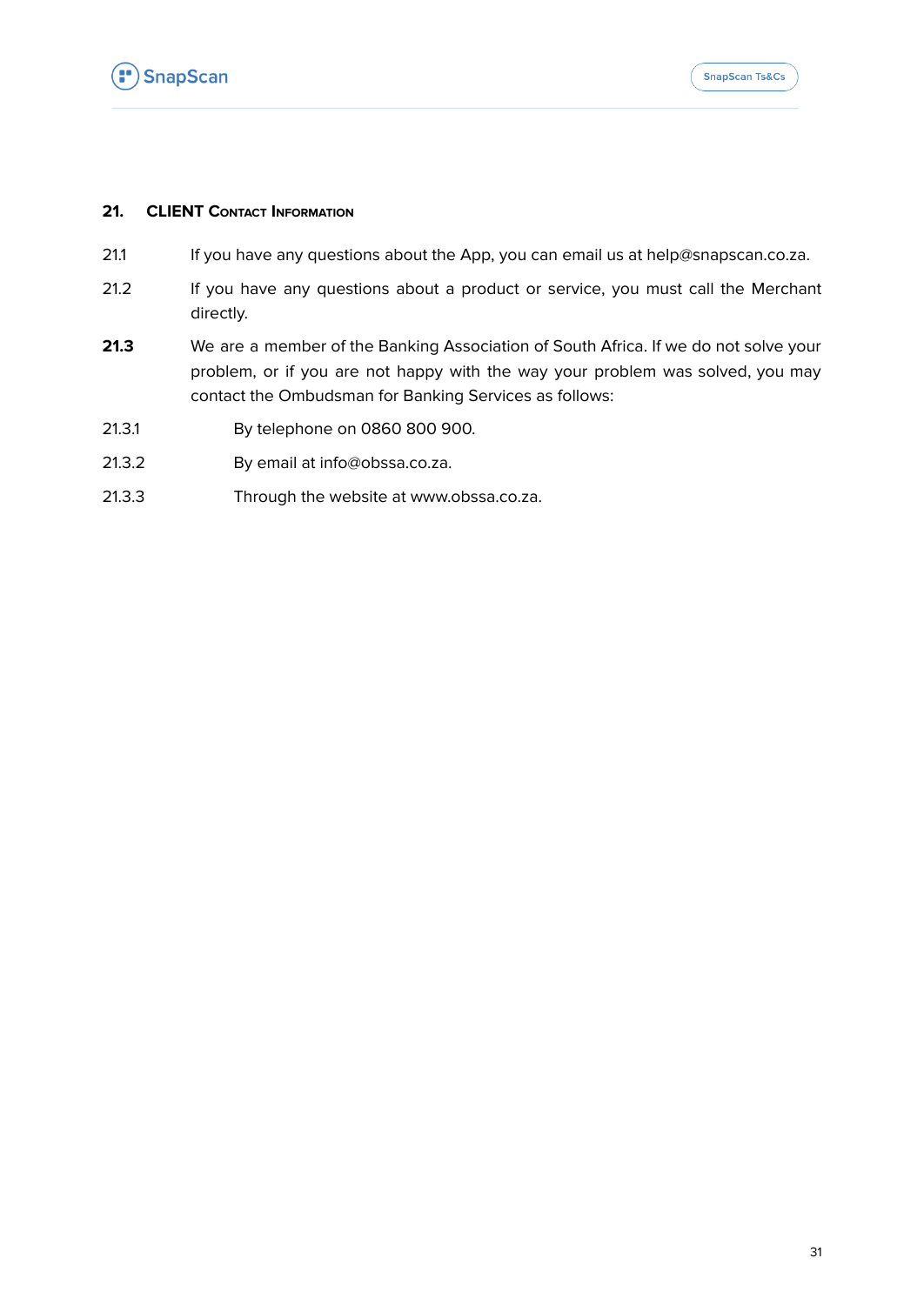# **TERMS AND CONDITIONS (TERMS) FOR WITHDRAWING AND/OR TRANSFERRING SNAPSCAN CREDIT FROM YOUR WALLET**

## **1. INTRODUCTION**

- 1.1 The Terms take effect (begin) when we enable you to withdraw money from your Wallet or you on-send SnapScan Credit to a friend. Only natural persons resident in South Africa can apply for this additional functionality.
- 1.2 You must know, understand and comply with the Terms, as they form a binding agreement between you and us.
- 1.3 The Terms apply together with the latest version of the SnapScan Terms, including the definitions, privacy statement and disclaimers that are incorporated by reference into the Terms. If there is any conflict between the Terms and the SnapScan Terms, the Terms will apply to the additional functionality.
- **1.4 Important clauses that may limit our responsibility or involve some risk for you are in bold. You must pay special attention to them.**

## **2. DEFINITIONS**

We have defined some of the words used in these Terms. (Singular words include the plural, and vice versa.) These words are as follows:

- **2.1 "additional functionality"** means when we enable you to withdraw money and on-send SnapScan Credit from your Wallet.
- **2.2 "on-send"** means any transfer of SnapScan Credit from one Wallet to another Wallet.
- **2.3 "SnapScan Terms"** means the general terms that apply to the App.
- **2.4 "withdraw"** means any transfer of SnapScan Credit to the bank account nominated by you and approved by us.

## **3. REGISTERING FOR THE ADDITIONAL FUNCTIONALITY**

3.1 You can register for the additional functionality by first logging on to the App and then following the instructions. During the registration process you will be asked to provide us with your Personal Information so that we can verify your identity.

> **The Personal Information that is required for the additional functionality is different from that required for the App.**